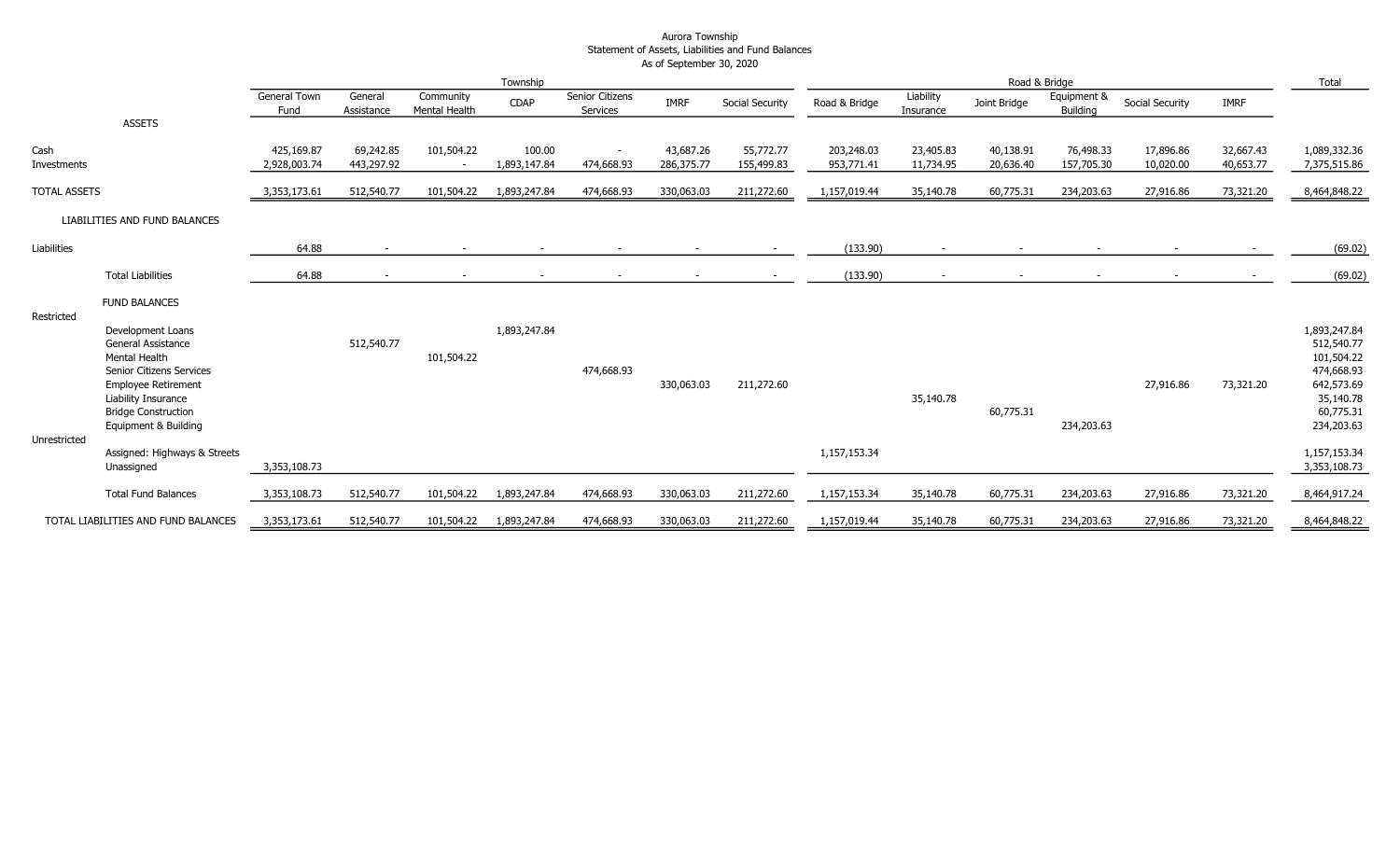## 01 - Town Fund

# 10 - Supervisor's Division

| <b>Account Code</b> | <b>Account Title</b>                  | September                | Monthly Budget               | Variance          |
|---------------------|---------------------------------------|--------------------------|------------------------------|-------------------|
| 40000               | <b>Property Taxes</b>                 | 792,854.15               | 800,000.00                   | (7, 145.85)       |
| 41000               | <b>Replacement Taxes</b>              |                          |                              |                   |
| 42000               | Interest income                       | 338.63                   | 1,000.00                     | (661.37)          |
| 42001               | Miscellaneous Income                  | 560.97                   | 500.00                       | 60.97             |
|                     | Appropriation from Town Fund Reserves |                          |                              |                   |
|                     | <b>Total Revenues Collected</b>       | 793,753.75               | 801,500.00                   | (7,746.25)        |
| 50001               | Salaries of Elected Officials         | 24,491.94                | 24,580.00                    | 88.06             |
| 50100               | <b>Community Relations</b>            |                          |                              |                   |
| 50300               | Conference & Meeting Expense          | 224.90                   | 250.00                       | 25.10             |
| 51600               | <b>Office Supplies</b>                | 259.53                   | 250.00                       | (9.53)            |
| 51700               | Dues                                  |                          |                              |                   |
| 51800               | Postage                               | 165.00                   | 165.00                       |                   |
| 55601               | Printing & Communications             | $\overline{\phantom{a}}$ |                              |                   |
| 56000               | Employee Health Insurance             | 5,096.44                 | 5,000.00                     | (96.44)           |
| 63000               | <b>Employee Relations</b>             | 26.97                    | 50.00                        | 23.03             |
| 57000               | Professional Fees & Publications      | 2,985.45                 | 3,000.00                     | 14.55             |
| 57100               | Auditing                              | $\blacksquare$           |                              | $\overline{a}$    |
| 57300               | <b>Utilities</b>                      | 1,226.05                 | 1,500.00                     | 273.95            |
| 57500               | Telephone                             | 328.04                   | 350.00                       | 21.96             |
| 57601               | Senior Serv. Misc.                    | 91.81                    | 100.00                       | 8.19              |
| 57800               |                                       | 2,526.95                 | 2,500.00                     |                   |
| 57820               | Maintenance to Building               | $\frac{1}{2}$            |                              | (26.95)<br>750.00 |
|                     | Handyman Services                     |                          | 750.00                       |                   |
| 57900               | Clerical                              | 15,684.50                | 15,500.00                    | (184.50)          |
| 58000               | Equipment Mtce. & Rental              | 322.66                   | 650.00                       | 327.34            |
| 58200               | Janitor & Supplies                    | 1,029.49                 | 1,000.00                     | (29.49)           |
| 58250               | Janitorial Wages                      |                          |                              |                   |
| 58500               | Contingency                           |                          |                              |                   |
| 58600               | Mosquito Control                      |                          |                              |                   |
| 58900               | Vehicle Maintenance                   |                          | 50.00                        | 50.00             |
| 58901               | Vehicle Fuel                          | 154.84                   | 150.00                       | (4.84)            |
| 59000               | Insurance (TOIRMA)                    |                          | $\qquad \qquad \blacksquare$ |                   |
| 59100               | Cemetery                              |                          |                              |                   |
| 59200               | Unemployment Compensation             |                          |                              |                   |
| 59600               | <b>Enforcement Officer Expense</b>    | 3,372.96                 | 3,600.00                     | 227.04            |
| 59602               | Lawn Mowing and Snow Removal Service  |                          |                              |                   |
| 59603               | Code Enforcement Property Abatement   |                          |                              |                   |
| 60001               | <b>Grant Fund</b>                     |                          |                              |                   |
| 61006               | Capital Outlay/Equipment              |                          |                              |                   |
| 61005               | Capital Outlay/Building               | 2,900.00                 | 2,900.00                     |                   |
| 61007               | Capital Outlay/Software               |                          |                              |                   |
| 61008               | Insurance Deductible                  |                          |                              |                   |
| 80901               | <b>Bank Service Charges</b>           | 281.85                   | 500.00                       | 218.15            |
|                     | Total Expenditures Paid               | 61,169.38                | 62,845.00                    | 1,675.62          |
|                     | Total 10 - Supervisor's Division      | 732,584.37               | 738,655.00                   | (6,070.63)        |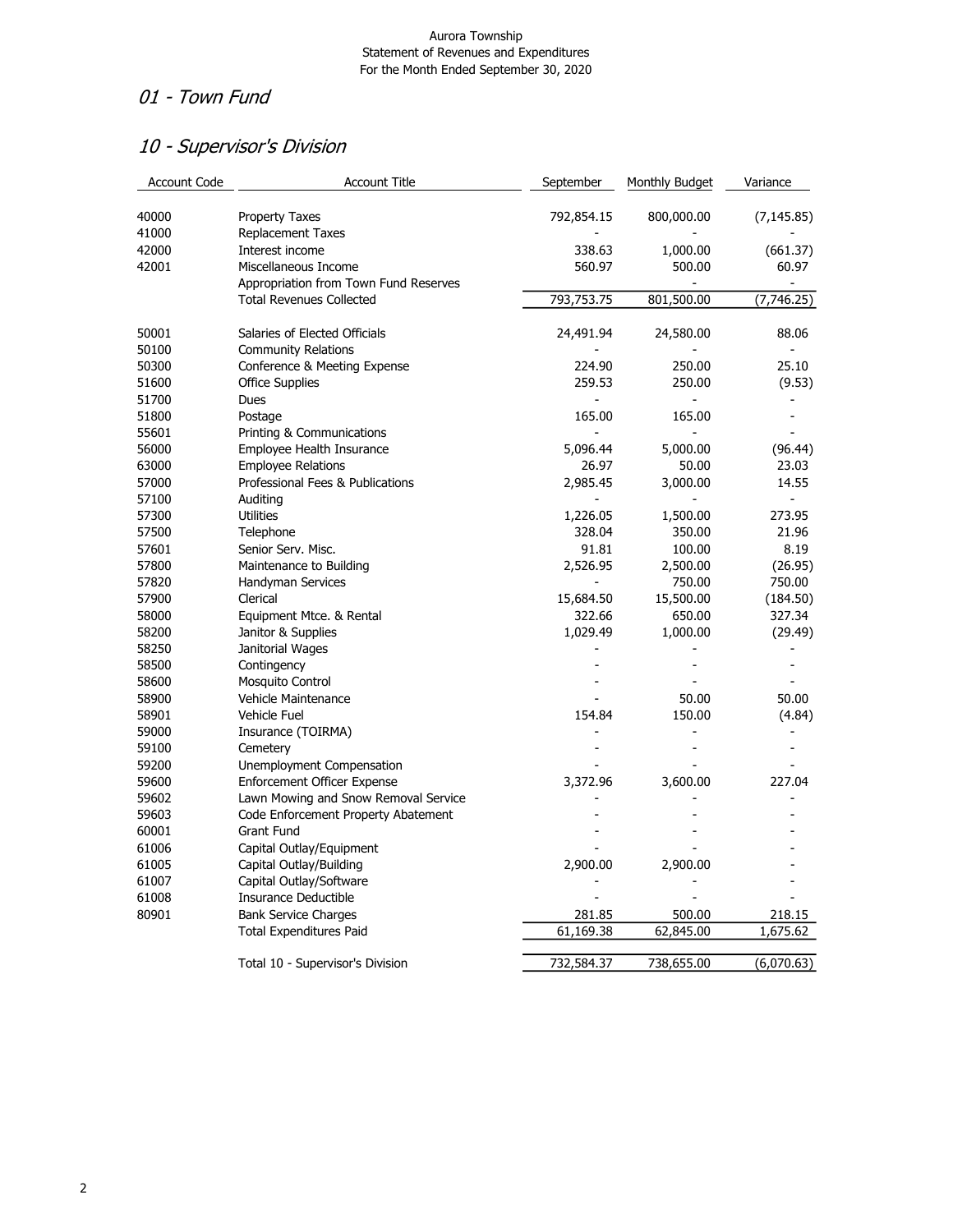### 20 - Assessor's Division

| <b>Account Code</b> | <b>Account Title</b>             | September    | Monthly Budget | Variance |
|---------------------|----------------------------------|--------------|----------------|----------|
| 42001               | Miscellaneous Income             |              |                |          |
|                     | <b>Total Revenues Collected</b>  |              |                |          |
| 53100               | Assessor's Assistants            | 23,476.55    | 24,000.00      | 523.45   |
| 53600               | Telephone                        | 498.33       | 500.00         | 1.67     |
| 53800               | Education, Training, Maps        |              | 50.00          | 50.00    |
| 53900               | <b>Travel Expense</b>            | 155.83       | 250.00         | 94.17    |
| 54400               | <b>Office Supplies</b>           | 1,154.78     | 1,000.00       | (154.78) |
| 54500               | Equipment Purchase               | 733.82       | 750.00         | 16.18    |
| 54501               | Equipment Mtce. & Rental         | 303.68       | 300.00         | (3.68)   |
| 54502               | Computer Software                |              |                |          |
| 54503               | Professional Computer Service    |              |                |          |
| 55600               | <b>Employee Relations</b>        | 84.47        | 75.00          | (9.47)   |
| 56000               | Employee Health Insurance        | 11,223.26    | 12,000.00      | 776.74   |
| 58900               | Vehicle Maintenance              | 61.68        | 100.00         | 38.32    |
| 60000               | Professional Organizations       | 300.00       | 300.00         |          |
| 60200               | Subscriptions                    |              |                |          |
|                     | <b>Total Expenditures Paid</b>   | 37,992.40    | 39,325.00      | 1,332.60 |
|                     | <b>Total Assessor's Division</b> | (37, 992.40) | (39,325.00)    | 1,332.60 |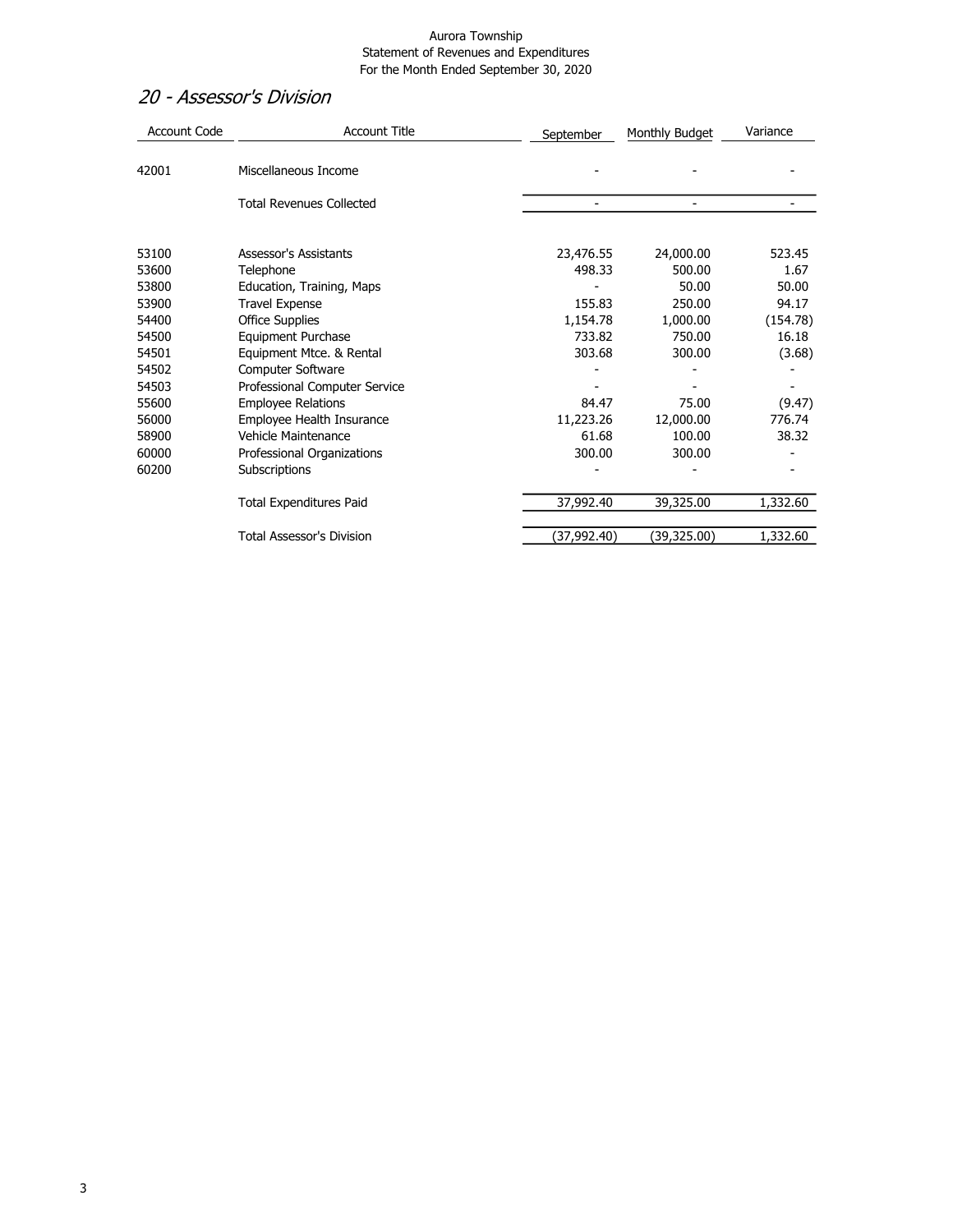# 50 - Youth Department

| <b>Account Code</b> | <b>Account Title</b>                      | September                | Monthly Budget | Variance   |
|---------------------|-------------------------------------------|--------------------------|----------------|------------|
|                     |                                           |                          |                |            |
| 41300               | YTH Summer Camp & Field Trip Registration |                          |                |            |
| 41301               | <b>YTH Aerobics</b>                       |                          | 2,900.00       | (2,900.00) |
| 41302               | YTH After School Registration             |                          | 250.00         | (250.00)   |
| 41307               | <b>YTH Transportation</b>                 |                          | 1,000.00       | (1,000.00) |
| 41310               | <b>YTH League Fees</b>                    |                          | 1,000.00       | (1,000.00) |
| 41304               | <b>YTH Grants</b>                         |                          | 1,250.00       | (1,250.00) |
| 41308               | YTH Nutrition Program State Reimbursement |                          | 625.00         | (625.00)   |
| 41305               | <b>YTH Miscellaneous Income</b>           |                          |                |            |
|                     | <b>Total Revenues Collected</b>           | $\overline{\phantom{a}}$ | 7,025.00       | (7,025.00) |
| 59900               | YTH - Wages                               | 15,206.69                | 27,300.00      | 12,093.31  |
| 59916               | YTH - Summer Camp Wages                   |                          |                |            |
| 59905               | YTH - Health Insurance                    | 4,527.65                 | 4,800.00       | 272.35     |
| 59906               | YTH - Employee Relations                  | 6.13                     | 500.00         | 493.87     |
| 59902               | YTH - Maintenance To Building             | 1,406.34                 | 1,400.00       | (6.34)     |
| 59903               | YTH - Office Supplies                     | 2.10                     | 500.00         | 497.90     |
| 59904               | YTH - Grant Expenses                      |                          |                |            |
| 59907               | YTH - Nutrition Program                   |                          | 625.00         | 625.00     |
| 59910               | YTH - Equipment Expense                   | 322.66                   | 650.00         | 327.34     |
| 59911               | YTH - Program Expense                     | 48.93                    | 4,000.00       | 3,951.07   |
| 59300               | YTH - Soccer Program                      | 48.40                    | 2,500.00       | 2,451.60   |
| 59912               | YTH - Miscellaneous Expense               |                          | 250.00         | 250.00     |
| 59914               | YTH - Vehicle Maintenance                 |                          | 2,000.00       | 2,000.00   |
| 59915               | YTH - Utilities                           | 1,254.26                 | 2,000.00       | 745.74     |
| 59921               | YTH - Fuel                                |                          | 1,000.00       | 1,000.00   |
| 61009               | Capital Outlay-Vehicles                   |                          |                |            |
|                     | <b>Total Expenditures Paid</b>            | 22,823.16                | 47,525.00      | 24,701.84  |
|                     | <b>Total Youth Department</b>             | (22, 823.16)             | (40,500.00)    | 17,676.84  |
|                     |                                           |                          |                |            |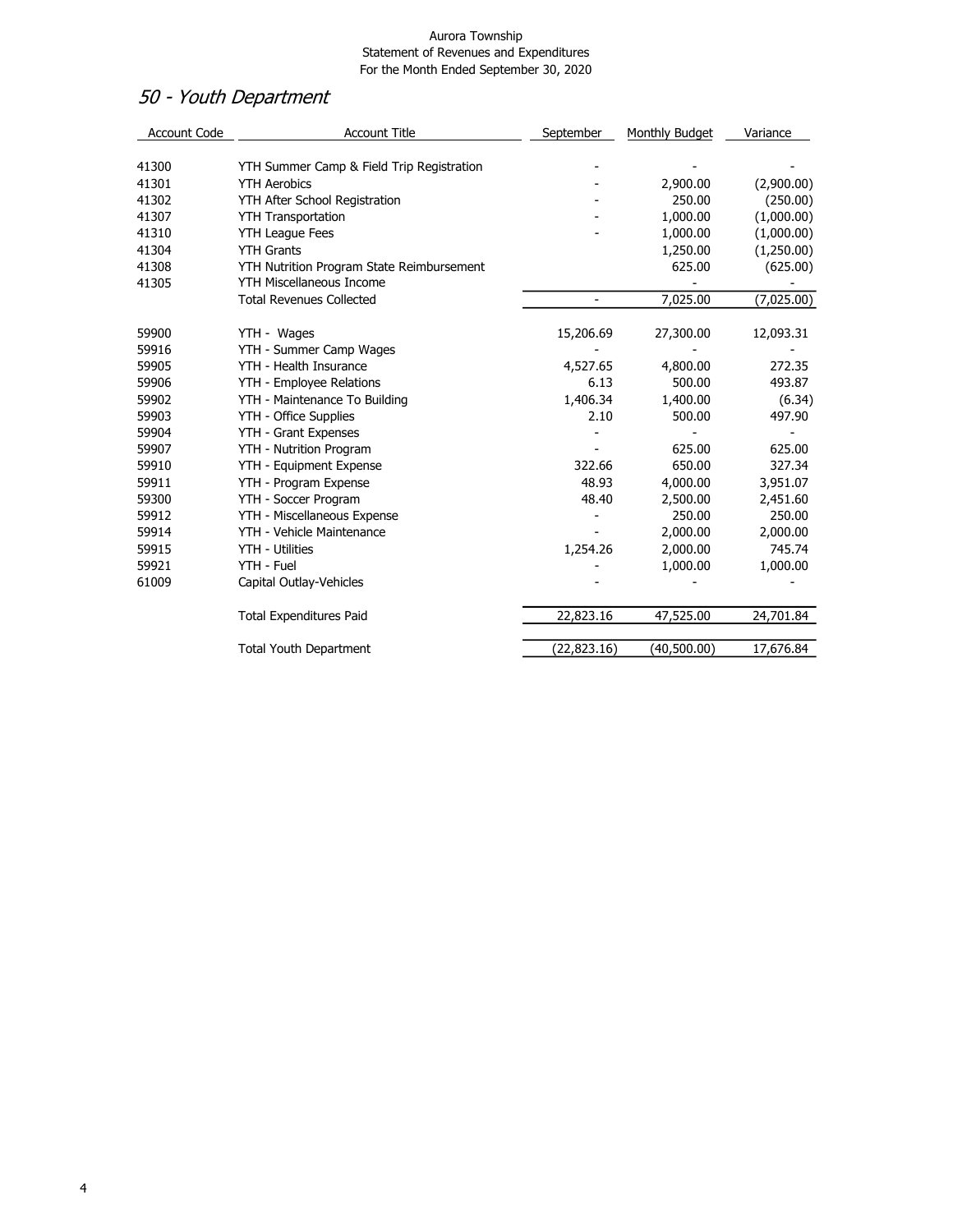# 60 - Ride-In-Kane Department

| <b>Account Code</b> | <b>Account Title</b>                  | September   | Monthly Budget | Variance     |
|---------------------|---------------------------------------|-------------|----------------|--------------|
| 41700               | R-I-K Title XX Grant                  | 1,467.00    | 1,467.00       |              |
|                     |                                       |             |                |              |
| 41800               | R-I-K PACE                            | 12,694.50   | 35,800.00      | (23, 105.50) |
| 41900               | R-I-K Fares Collected                 | 735.00      | 4,500.00       | (3,765.00)   |
|                     | Total Revenues Collected              | 14,896.50   | 41,767.00      | (26,870.50)  |
| 59801               | R-I-K Wages                           | 25,035.18   | 31,500.00      | 6,464.82     |
| 59802               | R-I-K Health Insurance                | 6,429.49    | 16,500.00      | 10,070.51    |
| 59803               | R-I-K Maintenance To Vehicles         | 3,041.84    | 3,000.00       | (41.84)      |
| 59805               | R-I-K Fuel                            | 1,090.56    | 5,000.00       | 3,909.44     |
| 59809               | R-I-K Telephone                       | 418.56      | 800.00         | 381.44       |
| 59811               | R-I-K PACE                            | 40,749.57   | 41,000.00      | 250.43       |
| 59812               | R-I-K Bus Barn Maintenance & Supplies | 108.72      | 50.00          | (58.72)      |
| 59814               | R-I-K Employee Relations              | 98.91       | 400.00         | 301.09       |
| 59817               | R-I-K Bus Barn Rent & Utilities       | 1,978.74    | 2,000.00       | 21.26        |
|                     | <b>Total Expenditures Paid</b>        | 78,951.57   | 100,250.00     | 21,298.43    |
|                     | Total Ride In Kane Department         | (64,055.07) | (58,483.00)    | (5,572.07)   |
|                     |                                       |             |                |              |

# 65 - VNA Shuttle Services Department

| <b>Account Code</b>                                | <b>Account Title</b>                                                                                                  | September                   | Monthly Budget                                            | Variance                                               |
|----------------------------------------------------|-----------------------------------------------------------------------------------------------------------------------|-----------------------------|-----------------------------------------------------------|--------------------------------------------------------|
| 41850<br>41950                                     | VNA Shuttle Subsidy - PACE<br><b>VNA Shuttle Fares Collected</b>                                                      |                             | 815.00                                                    | (815.00)                                               |
|                                                    | <b>Total Revenues Collected</b>                                                                                       | -                           | 815.00                                                    | (815.00)                                               |
| 59700<br>59702<br>59703<br>59705<br>59709<br>59714 | VNA Shuttle Wages<br>Health Insurance<br>Vehicle Maintenance<br>Gas and Oil<br>Telephone<br><b>Employee Relations</b> | 2,185.51<br>855.48<br>42.40 | 3,000.00<br>800.00<br>850.00<br>600.00<br>100.00<br>50.00 | 814.49<br>800.00<br>(5.48)<br>600.00<br>57.60<br>50.00 |
|                                                    | <b>Total Expenditures Paid</b>                                                                                        | 3,083.39                    | 5,400.00                                                  | 2,316.61                                               |
|                                                    | Total VNA Shuttle Services Department                                                                                 | (3,083.39)                  | (4,585.00)                                                | (3, 131.61)                                            |
|                                                    | Net Change in Fund Balance                                                                                            | 604,630.35                  | 595,762.00                                                | 4,235.13                                               |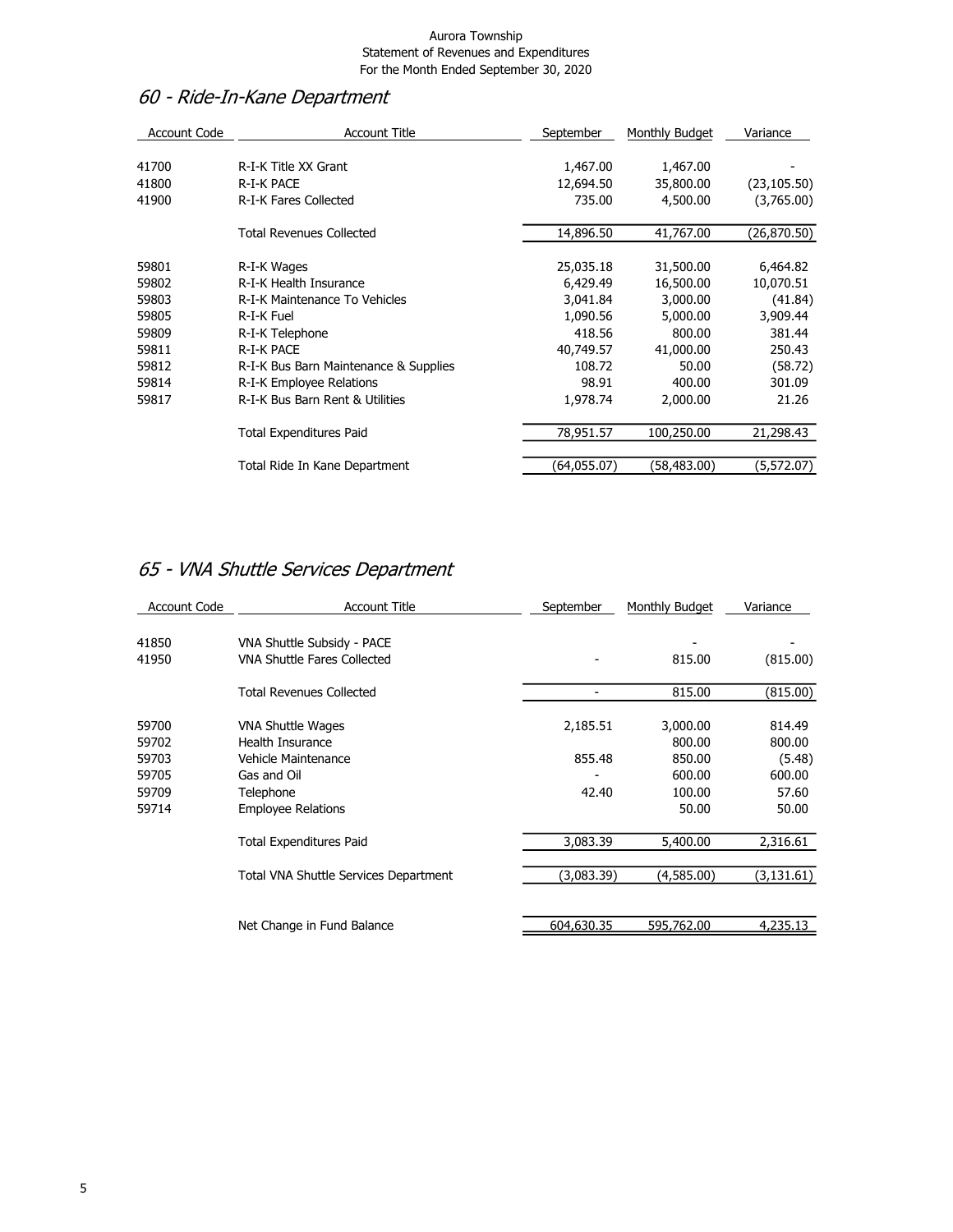# 02 - Road & Bridge Fund

| <b>Account Code</b> | <b>Account Title</b>                       | September  | Monthly Budget | Variance   |
|---------------------|--------------------------------------------|------------|----------------|------------|
| 40000               | Property Taxes                             | 298,026.76 | 239,877.96     | 58,148.80  |
| 41000               | <b>Replacement Taxes</b>                   |            |                |            |
| 41500               | Clerk of Circuit Court                     | 480.25     |                | 480.25     |
| 41600               | Road Cut Payments & Permits                | 786.00     |                | 786.00     |
| 42000               | Interest income                            | 109.26     |                | 109.26     |
| 42001               | Miscellaneous Income                       |            |                |            |
| 42200               | Motor Fuel Tax Revenue                     |            |                |            |
| 44100               | Intergovernmental Agreement - Mowing Serv  |            |                |            |
| 44300               | Intergovernmental Agreement - Rural Street |            |                |            |
| 44401               | Transfer in of Surplus Funds               |            |                |            |
|                     | Appropriation from Road Fund Reserves      |            |                |            |
|                     | <b>Total Revenues Collected</b>            | 299,402.27 | 239,877.96     | 59,524.31  |
| 61004               | Replacement Tax Allocation                 |            |                |            |
| 62000               | Clerical                                   | 8,283.20   | 8,300.00       | 16.80      |
| 63000               | Employee Welfare                           | 16,287.11  | 15,000.00      | (1,287.11) |
| 63900               | <b>Utilities</b>                           | 1,628.76   | 2,000.00       | 371.24     |
| 64100               | Audit Expense                              | 1,600.00   | 1,600.00       |            |
| 64200               | Professional / Legal Fees                  |            |                |            |
| 64300               | Office Supplies, Postage, Dues             | 139.99     | 250.00         | 110.01     |
| 64500               | Unemployment Compensation                  |            |                |            |
| 64600               | Miscellaneous Expense                      |            |                |            |
| 64700               | Professional Education / Seminars          |            |                |            |
| 64800               | Personal Protective Equipment              | 117.53     | 200.00         | 82.47      |
| 70000               | Maintenance of Road-Labor                  | 23,916.05  | 29,500.00      | 5,583.95   |
| 70100               | Maintenance of Roads-Materials             | 713.76     | 1,000.00       | 286.24     |
| 70200               | <b>Community Relations</b>                 | 200.00     | 200.00         |            |
| 70300               | Operation of Machinery                     | 1,531.72   | 1,500.00       | (31.72)    |
| 70400               | Machine Hire                               |            |                |            |
| 70500               | <b>Integrated Pest Management</b>          | 137.64     | 100.00         | (37.64)    |
| 70600               | Electric Streets & Bridges                 | 2,960.20   | 3,000.00       | 39.80      |
| 70700               | Maintenance to Building                    |            |                |            |
| 70850               | <b>Engineering Fees</b>                    | 2,746.16   | 2,800.00       | 53.84      |
| 70900               | Maintenance to Equipment                   | 338.32     | 300.00         | (38.32)    |
| 71000               | Contingency                                |            |                |            |
|                     | <b>Total Expenditures Paid</b>             | 60,600.44  | 65,750.00      | 5,149.56   |
|                     |                                            |            |                |            |
|                     | Net Change in Fund Balance                 | 238,801.83 | 174,127.96     | 64,673.87  |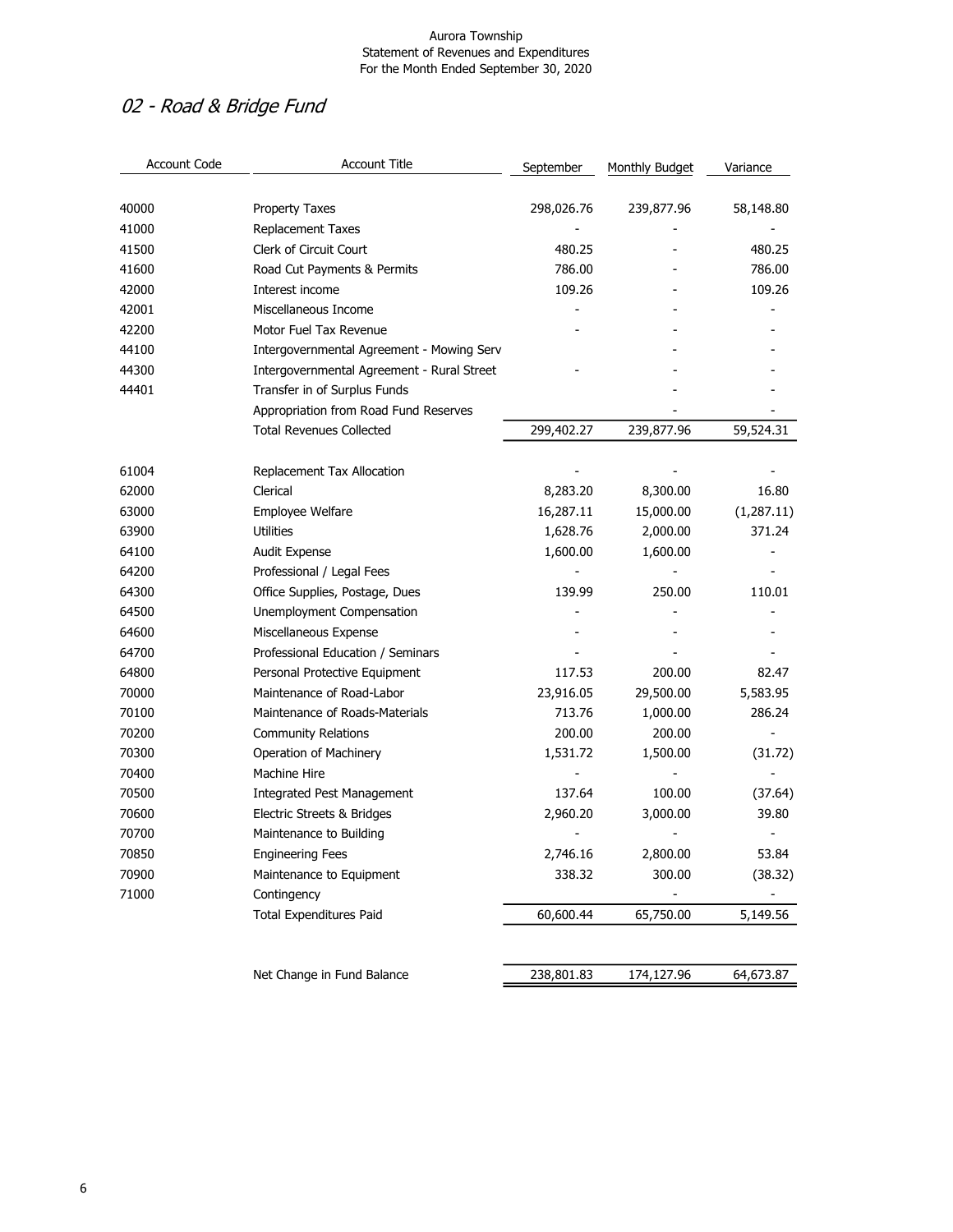## 03 - General Assistance

| <b>Account Code</b> | <b>Account Title</b>                         | September | Monthly Budget | Variance  |
|---------------------|----------------------------------------------|-----------|----------------|-----------|
| 40000               | <b>Property Taxes</b>                        | 72,515.76 | 57,876.00      | 14,639.76 |
| 44000               | Intergovernmental GA Receipts                |           |                |           |
| 42000               | Miscellaneous Income                         | 51.83     | 100.00         | (48.17)   |
|                     | Appropriation from General Asst Fund         |           |                |           |
|                     | <b>Total Revenues Collected</b>              | 72,567.59 | 57,976.00      | 14,591.59 |
| 60001               | Grant Expense                                |           |                |           |
| 72000               | <b>Medical Supplies</b>                      |           |                |           |
| 72001               | <b>Hospital Care</b>                         |           |                |           |
| 72100               | Dental Care                                  |           |                |           |
| 72200               | Funeral Expense                              |           |                |           |
| 72300               | Rentals                                      | 2,178.00  | 2,500.00       | 322.00    |
| 72301               | <b>Pauper Utilities</b>                      | 102.00    | 200.00         | 98.00     |
| 74901               | <b>Basic Needs</b>                           | 315.00    | 500.00         | 185.00    |
| 75001               | <b>Client Relations &amp; Communications</b> |           |                |           |
| 75002               | <b>Transportation and Moving</b>             |           |                |           |
| 75302               | Counseling / Training Expense                |           | 1,750.00       | 1,750.00  |
| 75400               | <b>Emergency Assistance</b>                  | 1,500.00  | 10,000.00      | 8,500.00  |
| 80000               | <b>Casework Services</b>                     | 4,071.60  | 4,200.00       | 128.40    |
| 80200               | Employee Health Insurance                    | 1,236.86  | 1,250.00       | 13.14     |
| 80300               | Postage                                      |           |                |           |
| 80400               | <b>Office Supplies</b>                       |           | 25.00          | 25.00     |
| 80900               | <b>Employee Relations</b>                    | 4.49      | 40.00          | 35.51     |
| 81000               | Seminar / Education Expense                  |           | 300.00         | 300.00    |
| 61007               | Capital Outlay - Software                    |           |                |           |
|                     | <b>Total Expenditures Paid</b>               | 9,407.95  | 20,765.00      | 11,357.05 |
|                     | Net Change in Fund Balance                   | 63,159.64 | 37,211.00      | 25,948.64 |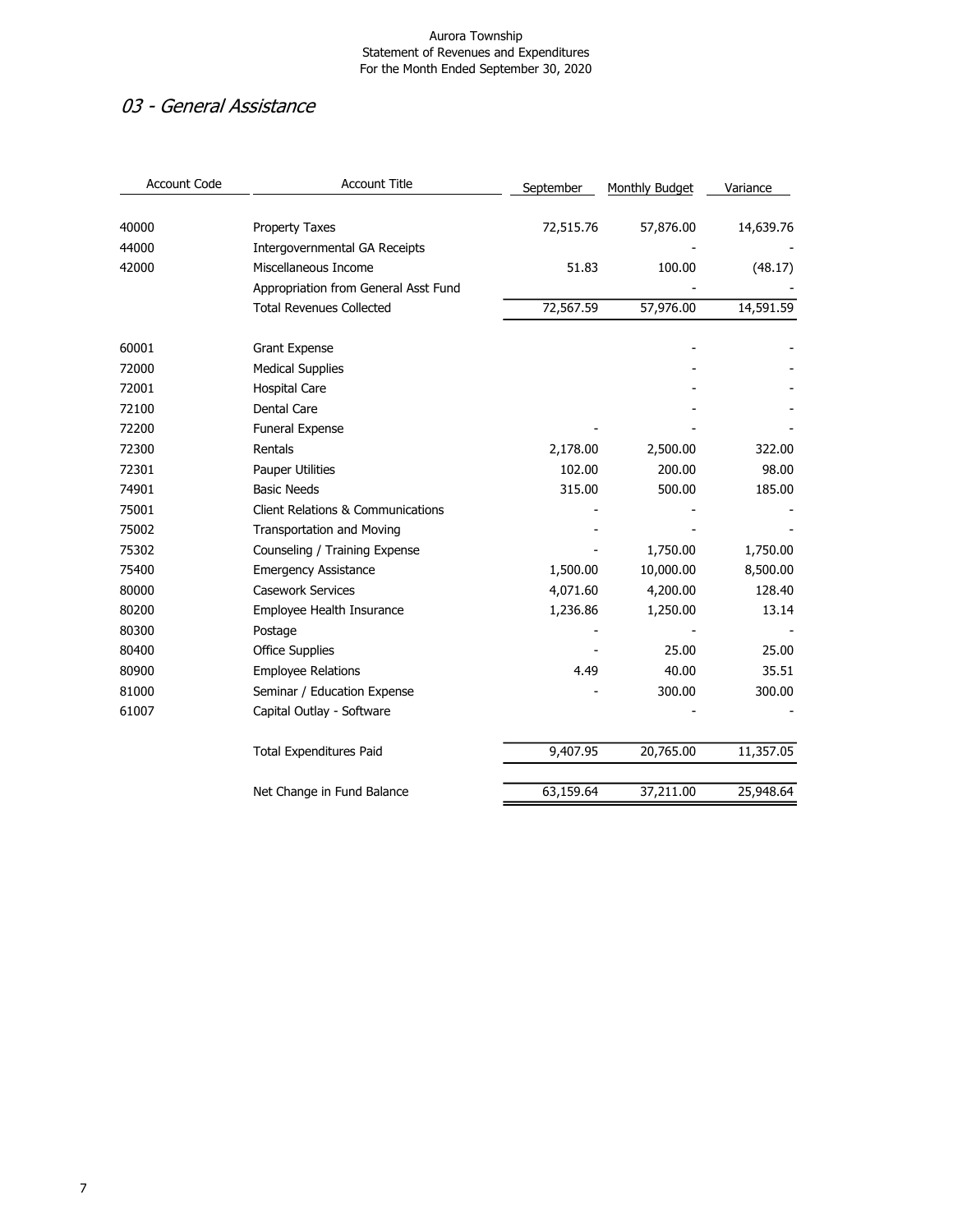# 04 - Mental Health Fund

| <b>Account Code</b> | <b>Account Title</b>            | September  | Monthly Budget | Variance      |
|---------------------|---------------------------------|------------|----------------|---------------|
| 40000               | <b>Property Taxes</b>           | 469,253.84 | 365,000.00     | 104,253.84    |
| 42000               | Interest Income                 |            |                |               |
|                     | <b>Total Expenditures Paid</b>  | 469,253.84 | 365,000.00     | 104,253.84    |
| 82000               | Mental Health Operating Fund    | 469,253.84 | 365,000.00     | (104, 253.84) |
| 80901               | Misc Admin Expense              |            |                |               |
|                     | <b>Total Revenues Collected</b> | 469,253.84 | 365,000.00     | (104, 253.84) |
|                     |                                 |            |                |               |
|                     | Net Change in Fund Balance      |            |                |               |

## 05 - I.M.R.F. Fund

| <b>Account Code</b> | <b>Account Title</b>                 | September | Monthly Budget | Variance |
|---------------------|--------------------------------------|-----------|----------------|----------|
| 40000               | <b>Property Taxes</b>                | 70,170.21 | 64,003.20      | 6,167.01 |
| 42000               | Interest income                      | 32.54     | 83.33          | (50.79)  |
|                     | Appropriation from IMRF Fund Reserve |           |                |          |
|                     | <b>Total Revenues Collected</b>      | 70,202.75 | 64,086.53      | 6,116.22 |
| 85100               | IL Munc. Retirement Fund             | 9,959.06  | 10,500.00      | 540.94   |
|                     | <b>Total Expenditures Paid</b>       | 9,959.06  | 10,500.00      | 540.94   |
|                     |                                      |           |                |          |
|                     | Net Change in Fund Balance           | 60,243.69 | 53,586.53      | 6,657.16 |
|                     |                                      |           |                |          |

# 06 - Liability Insurance Fund

| <b>Account Code</b> | <b>Account Title</b>                     | September | Monthly Budget | Variance |
|---------------------|------------------------------------------|-----------|----------------|----------|
| 40000               | Property Taxes                           | 17,538.88 | 17,410.40      | 128.48   |
| 42000               | Interest income                          | 1.44      |                | 1.44     |
| 44400               | <b>TOIRMA Dividend Income</b>            |           |                |          |
|                     | Appropriation from Liab Ins Fund Reserve |           |                |          |
|                     | <b>Total Revenues Collected</b>          | 17,540.32 | 17,410.40      | 129.92   |
| 10100               | <b>TOIRMA</b>                            |           |                |          |
|                     | <b>Total Expenditures Paid</b>           |           |                |          |
| 30100               | Transfer of Surplus Funds                |           |                |          |
|                     |                                          |           |                |          |
|                     | Net Change in Fund Balance               | 17,540.32 | 17,410.40      | 129.92   |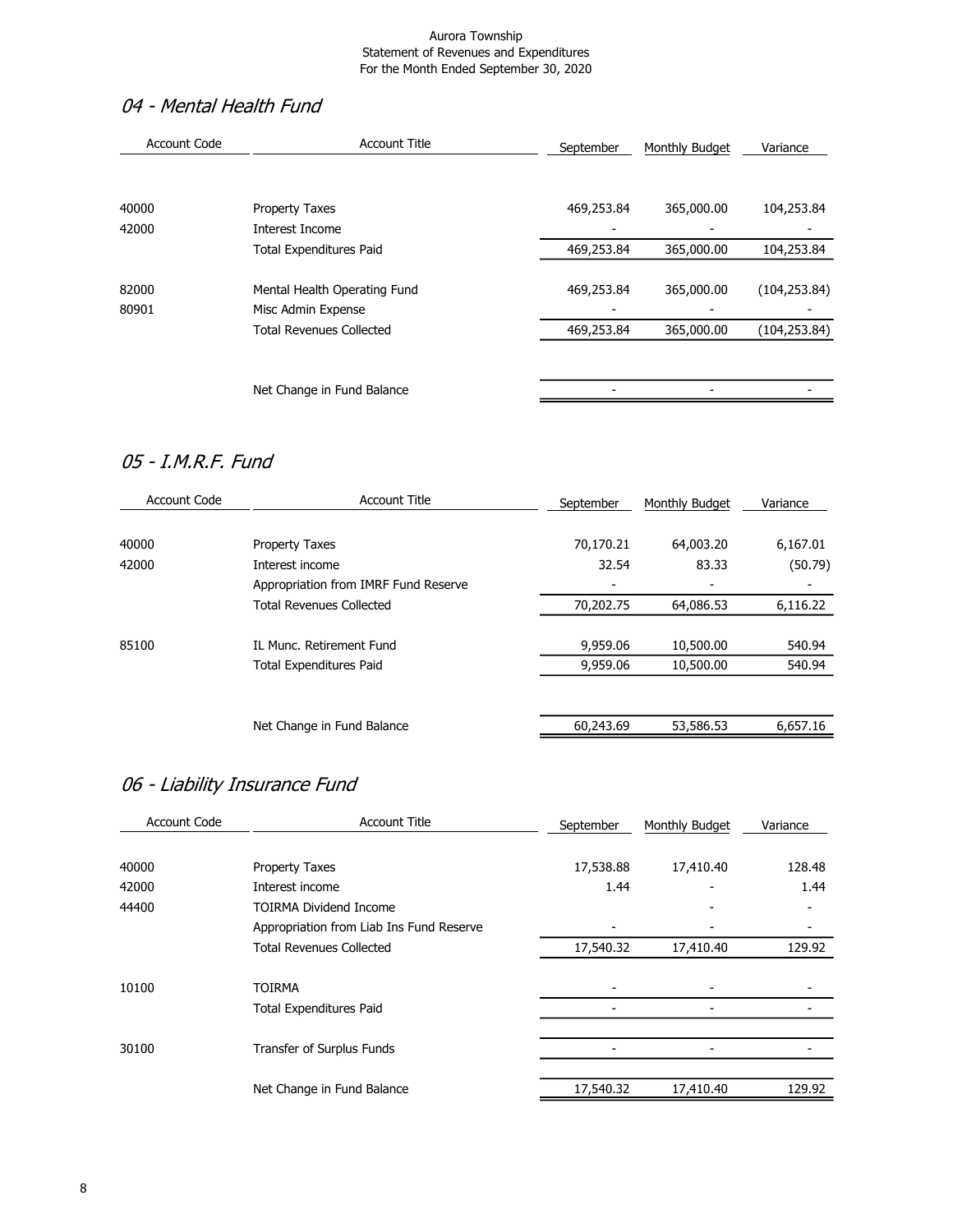# 07 - Equipment Building Fund

| Account Code | <b>Account Title</b>                        | September | Monthly Budget | Variance  |
|--------------|---------------------------------------------|-----------|----------------|-----------|
| 40000        | <b>Property Taxes</b>                       | 57,183.24 | 46,967.48      | 10,215.76 |
|              |                                             |           |                |           |
| 42000        | Interest income                             | 19.39     | -              | 19.39     |
| 44400        | Miscellaneous Income                        |           |                |           |
|              | Appropriation from Equip & Bldg Fund Reserv |           |                |           |
|              | <b>Total Revenues Collected</b>             | 57,202.63 | 46,967.48      | 10,235.15 |
|              |                                             |           |                |           |
| 00102        | Equip. Purch/Bldg Improvements              | 31,924.35 | 32,000.00      | 75.65     |
|              | <b>Total Expenditures Paid</b>              | 31,924.35 | 32,000.00      | 75.65     |
|              |                                             |           |                |           |
|              | Net Change in Fund Balance                  | 25,278.28 | 14,967.48      | 10,310.80 |
|              |                                             |           |                |           |

# 08 - Joint Bridge Fund

| <b>Account Title</b>                         | September | Monthly Budget | Variance |
|----------------------------------------------|-----------|----------------|----------|
|                                              |           |                |          |
| <b>Property Taxes</b>                        | 19,291.94 | 18,272.24      | 1,019.70 |
| Interest income                              | 2.54      |                | 2.54     |
| Miscellaneous Income                         |           |                |          |
| Intergovernmental Revenue                    |           |                |          |
| Appropriation from Joint Bridge Fund Reserve |           |                |          |
| <b>Total Revenues Collected</b>              | 19,294.48 | 18,272.24      | 1,022.24 |
| Bridge & Drainage Repair                     |           |                |          |
| <b>Total Expenditures Paid</b>               |           |                |          |
|                                              |           |                |          |
| Net Change in Fund Balance                   | 19,294.48 | 18,272.24      | 1,022.24 |
|                                              |           |                |          |

## 09 - Senior Citizens Services Fund

| Account Code | <b>Account Title</b>            | September  | Monthly Budget | Variance  |
|--------------|---------------------------------|------------|----------------|-----------|
|              |                                 |            |                |           |
| 40000        | <b>Property Taxes</b>           | 206,389.19 | 135,436.28     | 70,952.91 |
| 42000        | Interest Income                 | 15.91      |                | 15.91     |
|              | <b>Total Revenues Collected</b> | 206,405.10 | 135,436.28     | 70,968.82 |
|              |                                 |            |                |           |
| 85200        | Senior Citizens Services        |            |                |           |
|              | <b>Total Expenditures Paid</b>  |            |                |           |
|              |                                 |            |                |           |
|              | Net Change in Fund Balance      | 206,405.10 | 135,436.28     | 70,968.82 |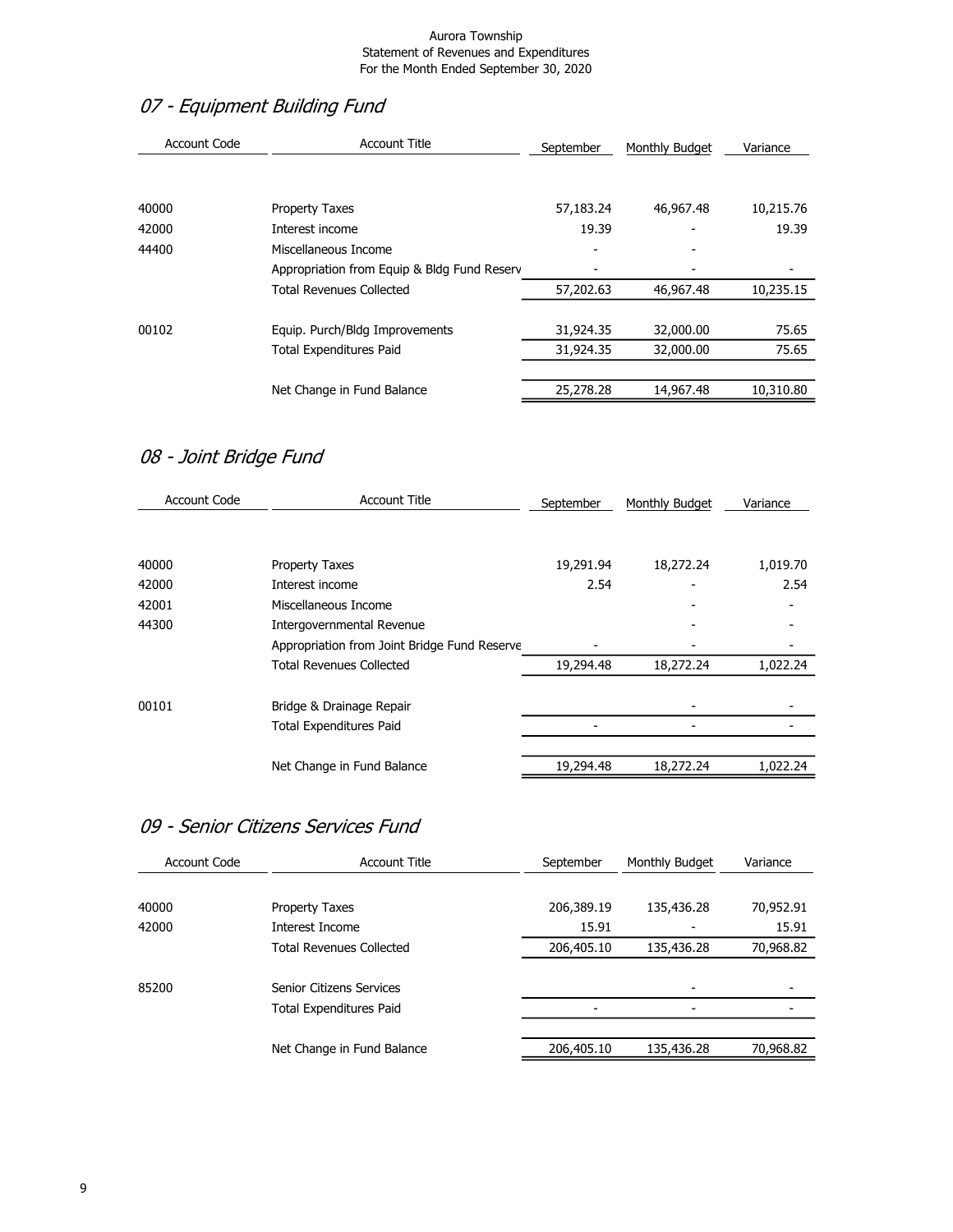### 10 - Social Security Fund

| <b>Account Code</b> | Account Title                           | September | Monthly Budget | Variance |
|---------------------|-----------------------------------------|-----------|----------------|----------|
| 40000               | <b>Property Taxes</b>                   | 45,365.46 | 38,793.30      | 6,572.16 |
| 42000               | Interest Income                         | 19.12     | 50.00          | (30.88)  |
|                     | Appropriation from Soc Sec Fund Reserve |           |                |          |
|                     | <b>Total Revenues Collected</b>         | 45,384.58 | 38,843.30      | 6,541.28 |
|                     |                                         |           |                |          |
| 50000               | Social Security/Medicare                | 8,230.54  | 9,000.00       | 769.46   |
|                     | <b>Total Expenditures Paid</b>          | 8,230.54  | 9,000.00       | 769.46   |
|                     |                                         |           |                |          |
|                     | Net Change in Fund Balance              | 37,154.04 | 29,843.30      | 7,310,74 |

### 11 - CDAP Fund

| <b>Account Code</b> | <b>Account Title</b>             | September |
|---------------------|----------------------------------|-----------|
| 42000               | Interest income                  | 300.35    |
| 43070               | <b>CDAP Principal Repayments</b> | 2,914.46  |
| 43080               | <b>CDAP Interest Repayments</b>  | 560.58    |
| 43090               | Loan Processing Fee Revenue      |           |
|                     | <b>Total Revenues Collected</b>  | 3,775.39  |
| 64200               | <b>Professional Fees</b>         |           |
| 86000               | <b>CDAP Loan Proceeds</b>        |           |
|                     | <b>Total Expenditures Paid</b>   |           |
|                     | Net Change in Fund Balance       | 3,775.39  |

## 14 - R&B Social Security Fund

| <b>Account Code</b> | <b>Account Title</b>                       | September | Monthly Budget | Variance |
|---------------------|--------------------------------------------|-----------|----------------|----------|
| 40000               | <b>Property Taxes</b>                      | 12,625.64 | 10,935.40      | 1,690.24 |
| 42000               | Interest income                            |           |                |          |
|                     | Appropriation from R&B Soc Sec Fund Reserv |           |                |          |
|                     | <b>Total Revenues Collected</b>            | 12,625.64 | 10,935.40      | 1,690.24 |
|                     |                                            |           |                |          |
| 50000               | Social Security/Medicare                   | 2,439.35  | 3,000.00       | 560.65   |
|                     | <b>Total Expenditures Paid</b>             | 2,439.35  | 3,000.00       | 560.65   |
|                     |                                            |           |                |          |
|                     | Transfer of Surplus to Road Fund           |           |                |          |
|                     |                                            |           |                |          |
|                     | Net Change in Fund Balance                 | 10,186.29 | 7,935.40       | 2,250.89 |

### 15 - R&B IMRF Fund

| <b>Account Code</b> | <b>Account Title</b>                     | September | Monthly Budget | Variance |
|---------------------|------------------------------------------|-----------|----------------|----------|
| 40000               | <b>Property Taxes</b>                    | 19,291.27 | 17,480.40      | 1,810.87 |
| 42000               | Interest income                          | 5.33      |                | 5.33     |
| 30100               | Appropriation from R&B IMRF Fund Reserve |           |                |          |
|                     | <b>Total Revenues Collected</b>          | 19,296.60 | 17,480.40      | 1,816.20 |
|                     |                                          |           |                |          |
| 85100               | IL Munc. Retirement Fund                 | 2,782.48  | 3,000,00       | 217.52   |
|                     | <b>Total Expenditures Paid</b>           | 2,782.48  | 3,000.00       | 217.52   |
|                     |                                          |           |                |          |
|                     | Transfer of Surplus to Road Fund         |           |                |          |
|                     |                                          |           |                |          |
|                     | Net Change in Fund Balance               | 16,514.12 | 14,480.40      | 2,033.72 |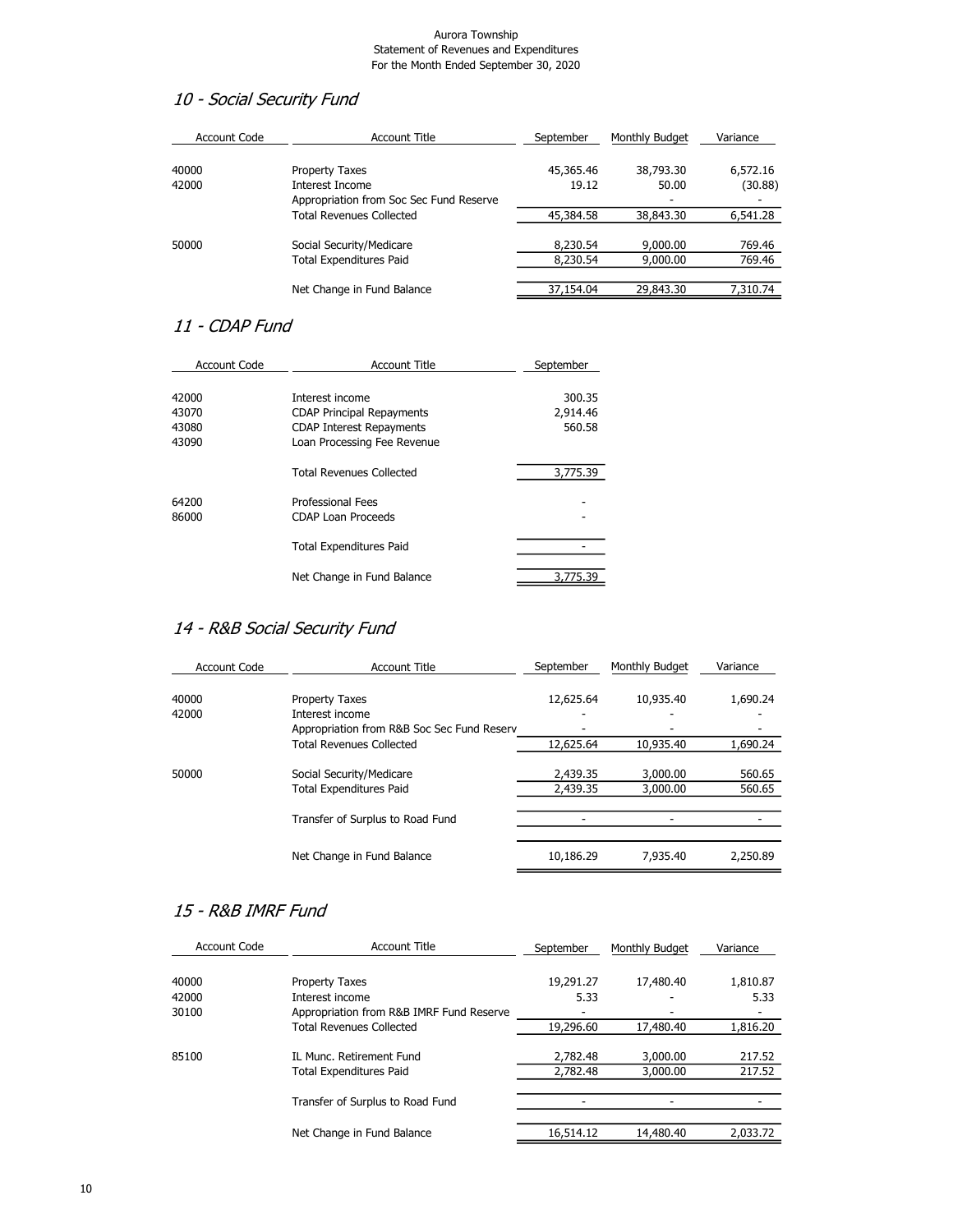# 01 - Town Fund 10 - Supervisor's Division

| <b>Account Code</b> | <b>Account Title</b>                  | Year-to-Date | Annual Budget | Variance       |
|---------------------|---------------------------------------|--------------|---------------|----------------|
| 40000               | <b>Property Taxes</b>                 | 2,184,853.53 | 2,260,075.00  | (75, 221.47)   |
| 41000               | <b>Replacement Taxes</b>              | 167,238.62   | 250,000.00    | (82, 761.38)   |
| 42000               | Interest income                       | 1,663.81     | 15,000.00     | (13, 336.19)   |
| 42001               | Miscellaneous Income                  | 5,397.97     | 32,000.00     | (26, 602.03)   |
|                     | Appropriation from Town Fund Reserves |              | 846,197.00    | (846, 197.00)  |
|                     | <b>Total Revenues Collected</b>       | 2,359,153.93 | 3,403,272.00  | (1,044,118.07) |
| 50001               | Salaries of Elected Officials         | 152,096.66   | 317,612.00    | 165,515.34     |
| 50100               | <b>Community Relations</b>            | 1,000.00     | 25,000.00     | 24,000.00      |
| 50300               | Conference & Meeting Expense          | 1,316.68     | 4,000.00      | 2,683.32       |
| 51600               | <b>Office Supplies</b>                | 2,914.61     | 8,000.00      | 5,085.39       |
| 51700               | Dues                                  | 1,482.59     | 3,500.00      | 2,017.41       |
| 51800               | Postage                               | 691.30       | 2,000.00      | 1,308.70       |
| 55601               | Printing & Communications             | 75.29        | 42,000.00     | 41,924.71      |
| 56000               | Employee Health Insurance             | 26,431.39    | 90,000.00     | 63,568.61      |
| 63000               | <b>Employee Relations</b>             | 250.60       | 2,500.00      | 2,249.40       |
| 57000               | Professional Fees & Publications      | 13,427.54    | 35,000.00     | 21,572.46      |
| 57100               | Auditing                              | 9,450.00     | 13,000.00     | 3,550.00       |
| 57300               | <b>Utilities</b>                      | 7,294.25     | 17,500.00     | 10,205.75      |
| 57500               | Telephone                             | 1,902.67     | 5,000.00      | 3,097.33       |
| 57601               | Senior Serv. Misc.                    | 125.00       | 5,000.00      | 4,875.00       |
| 57800               | Maintenance to Building               | 18,689.85    | 50,000.00     | 31,310.15      |
| 57820               | Handyman Services                     | 13,208.50    | 50,000.00     | 36,791.50      |
| 57900               | Clerical                              | 100,262.28   | 215,000.00    | 114,737.72     |
| 58000               | Equipment Mtce. & Rental              | 2,210.07     | 15,000.00     | 12,789.93      |
| 58200               | Janitor Services & Supplies           | 5,322.25     | 10,500.00     | 5,177.75       |
| 58250               | Janitorial Wages                      | 77.56        | 500.00        | 422.44         |
| 58500               | Contingency                           |              | 50,000.00     | 50,000.00      |
| 58600               | Mosquito Control                      | 37,772.00    | 38,500.00     | 728.00         |
| 58900               | Vehicle Maintenance                   |              | 5,000.00      | 5,000.00       |
| 58901               | <b>Vehicle Fuel</b>                   | 490.08       | 2,000.00      | 1,509.92       |
| 59000               | Insurance (TOIRMA)                    | 56,892.00    | 58,000.00     | 1,108.00       |
| 59100               | Cemetery                              |              | 2,000.00      | 2,000.00       |
| 59200               | Unemployment Compensation             | 3,030.00     | 20,000.00     | 16,970.00      |
| 59600               | Enforcement Officer Expense           | 22,166.88    | 47,000.00     | 24,833.12      |
| 59602               | Lawn Mowing and Snow Removal Service  | 2,035.00     | 75,000.00     | 72,965.00      |
| 59603               | Code Enforcement Property Abatement   | 8,940.71     | 20,000.00     | 11,059.29      |
| 60001               | Grant Fund                            | 43,500.00    | 50,000.00     | 6,500.00       |
| 61006               | Capital Outlay/Equipment              | 3,630.00     | 60,000.00     | 56,370.00      |
| 61005               | Capital Outlay/Building               | 5,800.00     | 30,000.00     | 24,200.00      |
| 61007               | Capital Outlay/Software               | 2,231.15     | 5,000.00      | 2,768.85       |
| 61008               | Insurance Deductible                  |              | 60,000.00     | 60,000.00      |
| 80901               | <b>Bank Service Charges</b>           | 1,588.44     | 6,000.00      | 4,411.56       |
|                     | <b>Total Expenditures Paid</b>        | 546,305.35   | 1,439,612.00  | 893,306.65     |
|                     | Total 10 - Supervisor's Division      | 1,812,848.58 | 1,963,660.00  | (150, 811.42)  |
|                     |                                       |              |               |                |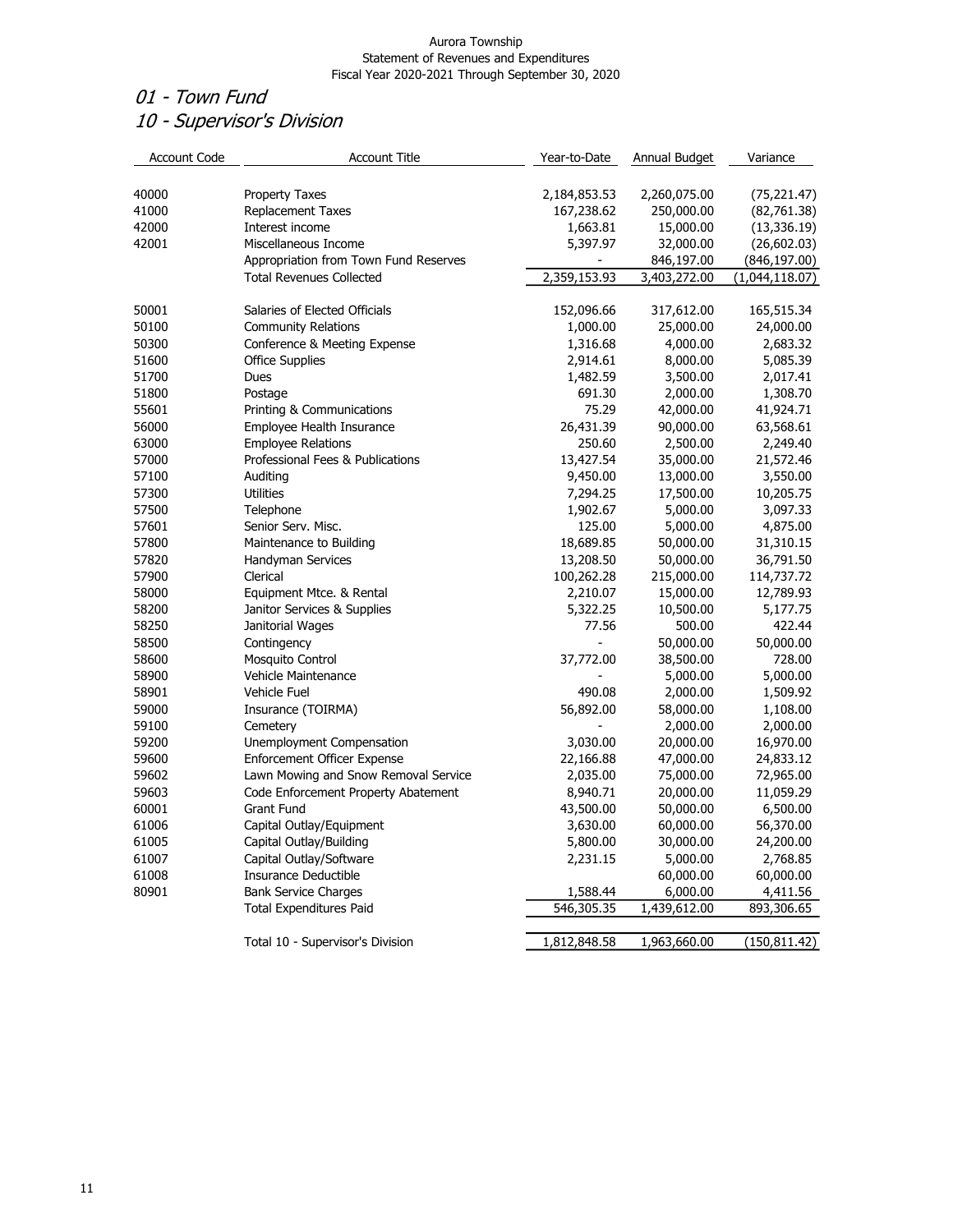### 20 - Assessor's Division

| <b>Account Code</b> | <b>Account Title</b>             | Year-to-Date   | Annual Budget  | Variance   |
|---------------------|----------------------------------|----------------|----------------|------------|
| 42001               | Miscellaneous Income             |                |                |            |
|                     | <b>Total Revenues Collected</b>  | $\overline{a}$ | $\overline{a}$ |            |
| 53100               | <b>Assessor's Assistants</b>     | 158,717.54     | 350,000.00     | 191,282.46 |
| 53600               | Telephone                        | 2,976.30       | 5,000.00       | 2,023.70   |
| 53800               | Education, Training, Maps        | 865.99         | 5,000.00       | 4,134.01   |
| 53900               | <b>Travel Expense</b>            | 681.04         | 3,000.00       | 2,318.96   |
| 54400               | <b>Office Supplies</b>           | 2,610.27       | 6,000.00       | 3,389.73   |
| 54500               | <b>Equipment Purchase</b>        | 5,779.72       | 6,000.00       | 220.28     |
| 54501               | Equipment Mtce. & Rental         | 2,190.17       | 5,000.00       | 2,809.83   |
| 54502               | <b>Computer Software</b>         |                | 17,500.00      | 17,500.00  |
| 54503               | Professional Computer Services   | 3,680.00       | 5,000.00       | 1,320.00   |
| 55600               | <b>Employee Relations</b>        | 476.40         | 1,000.00       | 523.60     |
| 56000               | Employee Health Insurance        | 70,782.50      | 145,000.00     | 74,217.50  |
| 58900               | Vehicle Maintenance              | 1,079.78       | 5,000.00       | 3,920.22   |
| 60000               | Professional Organizations       | 1,243.00       | 3,500.00       | 2,257.00   |
| 60200               | Subscriptions                    | 485.00         | 2,000.00       | 1,515.00   |
|                     | <b>Total Expenditures Paid</b>   | 251,567.71     | 559,000.00     | 307,432.29 |
|                     | <b>Total Assessor's Division</b> | (251, 567.71)  | (559,000.00)   | 307,432.29 |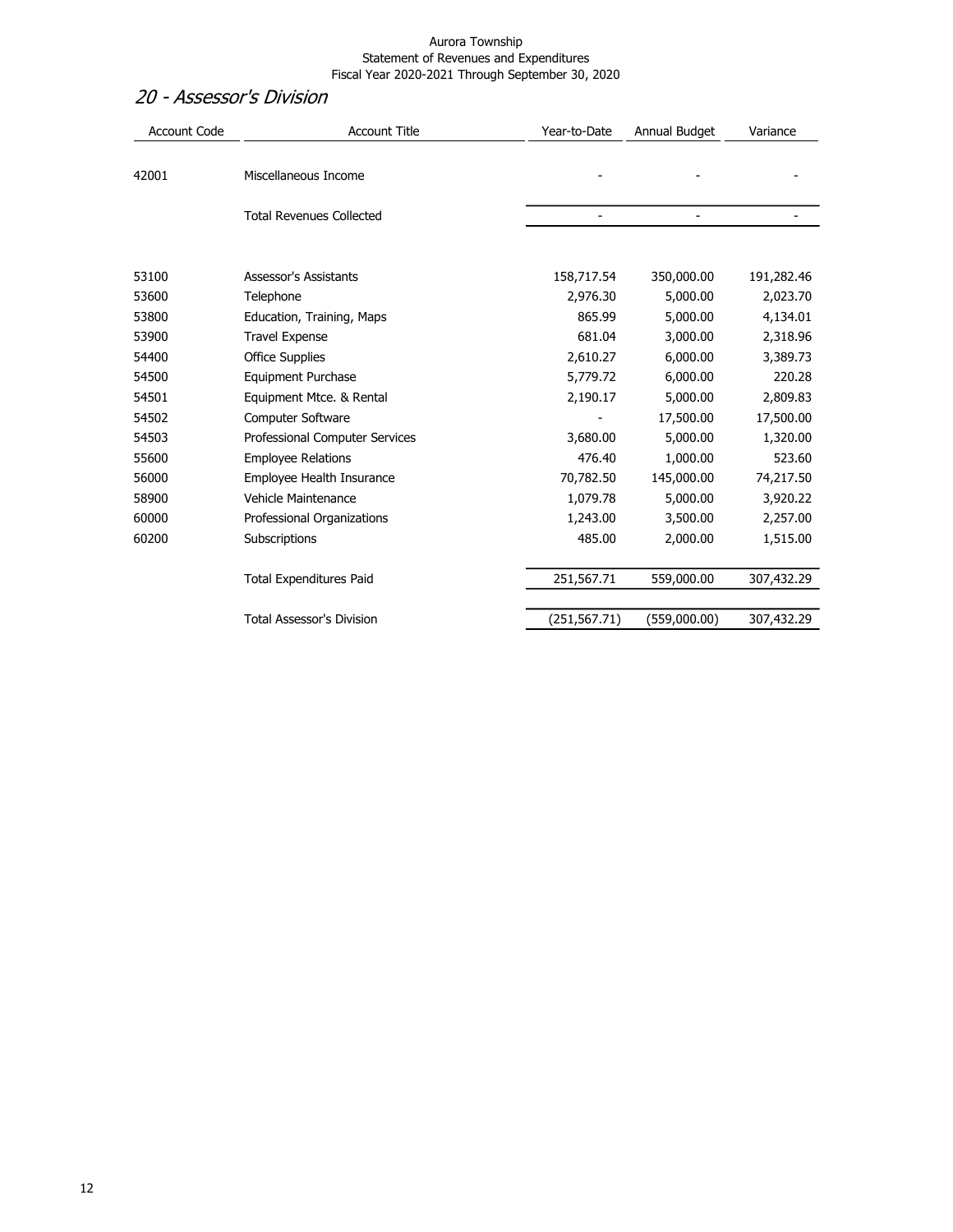# 50 - Youth Department

| Account Code | <b>Account Title</b>                      | Year-to-Date  | Annual Budget | Variance     |
|--------------|-------------------------------------------|---------------|---------------|--------------|
|              |                                           |               |               |              |
| 41300        | YTH Summer Camp & Field Trip Registration | 875.00        | 18,000.00     | (17, 125.00) |
| 41301        | <b>YTH Aerobics</b>                       | 526.96        | 35,000.00     | (34, 473.04) |
| 41302        | YTH After School Registration             |               | 1,500.00      | (1,500.00)   |
| 41307        | <b>YTH Transportation</b>                 | 150.00        | 10,000.00     | (9,850.00)   |
| 41310        | <b>YTH League Fees</b>                    | 2,000.00      | 10,000.00     | (8,000.00)   |
| 41304        | <b>YTH Grants</b>                         |               | 15,000.00     | (15,000.00)  |
| 41308        | YTH Nutrition Program State Reimbursement |               | 7,500.00      | (7,500.00)   |
| 41305        | YTH Miscellaneous Income                  |               | 5,000.00      | (5,000.00)   |
|              | <b>Total Revenues Collected</b>           | 3,551.96      | 102,000.00    | (98, 448.04) |
| 59900        | YTH - Wages                               | 137,343.24    | 435,000.00    | 297,656.76   |
| 59916        | YTH - Summer Camp Wages                   | 2,181.50      | 42,000.00     | 39,818.50    |
| 59905        | YTH - Health Insurance                    | 26,105.55     | 56,700.00     | 30,594.45    |
| 59906        | YTH - Employee Relations                  | 482.39        | 7,500.00      | 7,017.61     |
| 59902        | YTH - Maintenance To Building             | 22,643.65     | 50,000.00     | 27,356.35    |
| 59903        | YTH - Office Supplies                     | 375.57        | 6,000.00      | 5,624.43     |
| 59904        | YTH - Grant Expenses                      |               | 5,000.00      | 5,000.00     |
| 59907        | YTH - Nutrition Program                   |               | 2,500.00      | 2,500.00     |
| 59910        | YTH - Equipment Expense                   | 2,857.07      | 12,000.00     | 9,142.93     |
| 59911        | YTH - Program Expense                     | 2,505.44      | 75,000.00     | 72,494.56    |
| 59300        | YTH - Soccer Program                      | 3,283.40      | 15,000.00     | 11,716.60    |
| 59912        | YTH - Miscellaneous Expense               |               | 3,000.00      | 3,000.00     |
| 59914        | YTH - Vehicle Maintenance                 | 1,370.76      | 20,000.00     | 18,629.24    |
| 59915        | YTH - Utilities                           | 8,741.11      | 28,000.00     | 19,258.89    |
| 59921        | YTH - Fuel                                | 167.71        | 7,500.00      | 7,332.29     |
| 61009        | Capital Outlay-Vehicles                   |               | 130,000.00    | 130,000.00   |
|              | <b>Total Expenditures Paid</b>            | 208,057.39    | 895,200.00    | 687,142.61   |
|              | <b>Total Youth Department</b>             | (204, 505.43) | (793, 200.00) | 588,694.57   |
|              |                                           |               |               |              |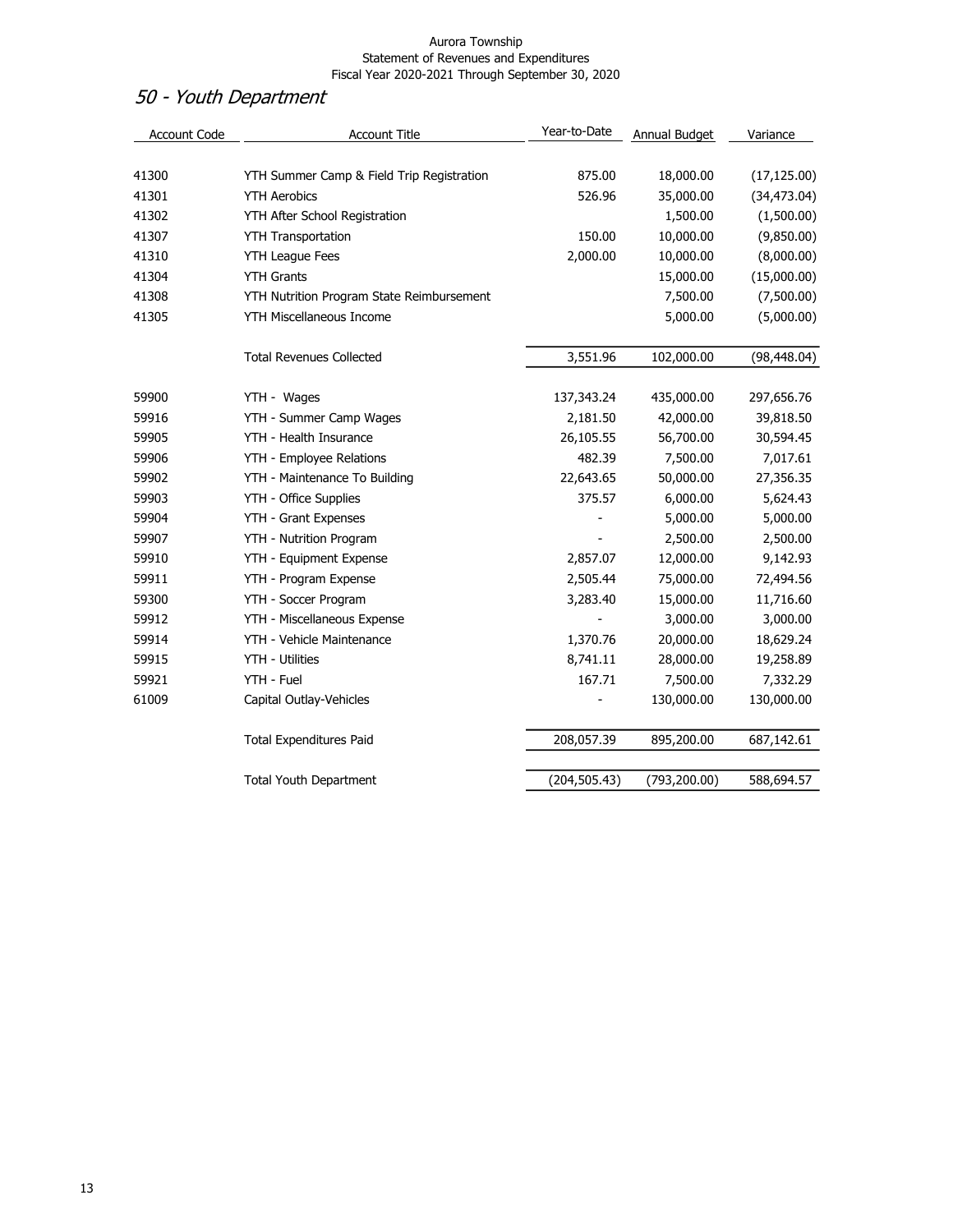# 60 - Ride-In-Kane Department

| <b>Account Code</b> | <b>Account Title</b>                  | Year-to-Date | Annual Budget | Variance      |
|---------------------|---------------------------------------|--------------|---------------|---------------|
|                     |                                       |              |               |               |
| 41700               | R-I-K Title XX Grant                  | 7,335.00     | 15,000.00     | (7,665.00)    |
| 41800               | <b>R-I-K PACE</b>                     | 112,386.66   | 480,000.00    | (367, 613.34) |
| 41900               | <b>R-I-K Fares Collected</b>          | 5,049.65     | 50,000.00     | (44,950.35)   |
|                     |                                       |              |               |               |
|                     | <b>Total Revenues Collected</b>       | 124,771.31   | 545,000.00    | (420,228.69)  |
| 59801               | R-I-K Wages                           | 166,611.15   | 415,000.00    | 248,388.85    |
| 59802               | R-I-K Health Insurance                | 34,442.66    | 144,000.00    | 109,557.34    |
| 59803               | R-I-K Maintenance To Vehicles         | 11,396.21    | 70,000.00     | 58,603.79     |
| 59805               | R-I-K Fuel                            | 7,540.05     | 40,000.00     | 32,459.95     |
| 59809               | R-I-K Telephone                       | 2,231.08     | 8,000.00      | 5,768.92      |
| 59811               | R-I-K PACE                            | 103,857.50   | 420,000.00    | 316,142.50    |
| 59812               | R-I-K Bus Barn Maintenance & Supplies | 1,284.72     | 1,500.00      | 215.28        |
| 59814               | R-I-K Employee Relations              | 858.46       | 5,000.00      | 4,141.54      |
| 59817               | R-I-K Bus Barn Rent & Utilities       | 12,149.04    | 38,000.00     | 25,850.96     |
|                     | <b>Total Expenditures Paid</b>        | 340,370.87   | 1,141,500.00  | 801,129.13    |
|                     |                                       |              |               |               |
|                     | Total Ride In Kane Department         | (215,599.56) | (596,500.00)  | 380,900.44    |

# 65 - VNA Shuttle Services Department

| <b>Account Code</b> | <b>Account Title</b>                  | Year-to-Date             | Annual Budget | Variance     |
|---------------------|---------------------------------------|--------------------------|---------------|--------------|
|                     |                                       |                          |               |              |
| 41850               | VNA Shuttle Subsidy - PACE            |                          | 34,368.00     | (34, 368.00) |
| 41950               | VNA Shuttle Fares Collected           | 72.00                    | 6,372.00      | (6,300.00)   |
|                     | <b>Total Revenues Collected</b>       | 72.00                    | 40,740.00     | (40,668.00)  |
| 59801               | <b>VNA Shuttle Salaries</b>           | 14,120.53                | 35,000.00     | 20,879.47    |
| 59802               | Health Insurance                      |                          | 10,000.00     | 10,000.00    |
| 59803               | Vehicle Maintenance                   | 1,231.76                 | 4,000.00      | 2,768.24     |
| 59805               | Gas and Oil                           | $\overline{\phantom{a}}$ | 5,000.00      | 5,000.00     |
| 59809               | Telephone                             | 277.59                   | 1,200.00      | 922.41       |
| 59814               | <b>Employee Relations</b>             |                          | 500.00        | 500.00       |
|                     | <b>Total Expenditures Paid</b>        | 15,629.88                | 55,700.00     | 40,070.12    |
|                     | Total VNA Shuttle Services Department | (15, 557.88)             | (14,960.00)   | (80, 738.12) |
|                     | Net Change in Fund Balance            | 1,125,618.00             |               | 1,045,477.76 |
|                     |                                       |                          |               |              |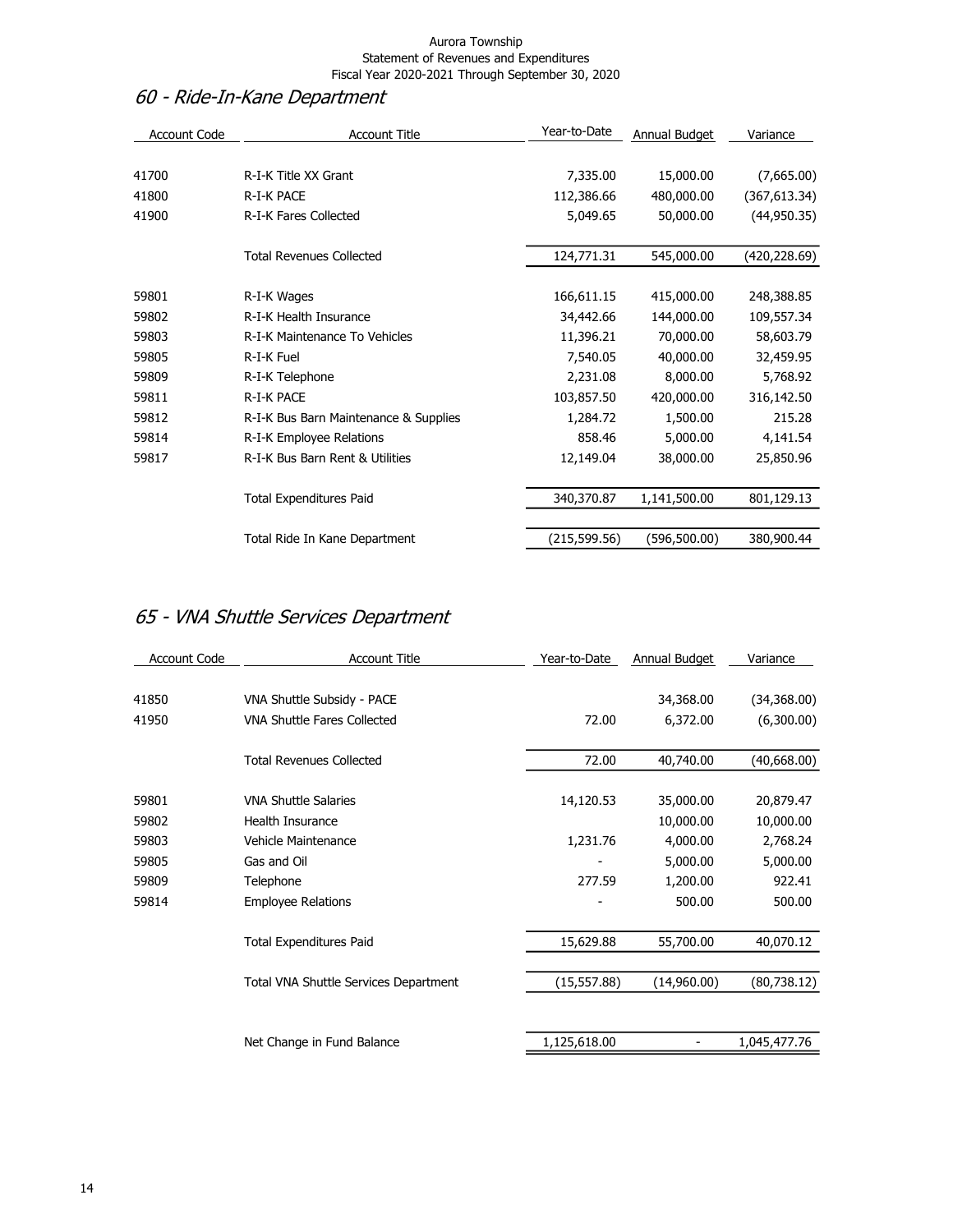# 02 - Road & Bridge Fund

| <b>Account Code</b> | <b>Account Title</b>                       | Year-to-Date | Annual Budget | Variance      |
|---------------------|--------------------------------------------|--------------|---------------|---------------|
|                     |                                            |              |               |               |
| 40000               | <b>Property Taxes</b>                      | 820,635.43   | 856,707.00    | (36,071.57)   |
| 41000               | <b>Replacement Taxes</b>                   | 134,744.13   | 228,285.00    | (93, 540.87)  |
| 41500               | Clerk of Circuit Court                     | 2,632.99     | 5,000.00      | (2,367.01)    |
| 41600               | Road Cut Payments & Permits                | 1,536.00     | 750.00        | 786.00        |
| 42000               | Interest income                            | 484.34       |               | 484.34        |
| 42001               | Miscellaneous Income                       | 500.00       |               | 500.00        |
| 42200               | Motor Fuel Tax Revenue                     |              | 106,300.00    | (106, 300.00) |
| 44100               | Intergovernmental Agreement - Mowing Serv  |              | 55,000.00     | (55,000.00)   |
| 44300               | Intergovernmental Agreement - Rural Street | 72,798.04    | 72,800.00     | (1.96)        |
|                     | Transfer in of Surplus Funds               |              | 23,000.00     | (23,000.00)   |
|                     | Appropriation from Road Fund Reserves      |              | 276,800.00    | (276, 800.00) |
|                     | <b>Total Revenues Collected</b>            | 1,033,330.93 | 1,624,642.00  | (591,311.07)  |
|                     |                                            |              |               |               |
| 61004               | Replacement Tax Allocation                 | 61,982.31    | 105,011.00    | 43,028.69     |
| 62000               | Clerical                                   | 53,840.80    | 110,750.00    | 56,909.20     |
| 63000               | Employee Welfare                           | 85,521.92    | 177,000.00    | 91,478.08     |
| 63900               | <b>Utilities</b>                           | 10,000.82    | 36,000.00     | 25,999.18     |
| 64100               | Audit Expense                              | 2,600.00     | 3,500.00      | 900.00        |
| 64200               | Professional / Legal Fees                  | 253.75       | 4,000.00      | 3,746.25      |
| 64300               | Office Supplies, Postage, Dues             | 2,167.60     | 7,500.00      | 5,332.40      |
| 64500               | Unemployment Compensation                  |              | 4,000.00      | 4,000.00      |
| 64600               | Miscellaneous Expense                      | 132.17       | 5,000.00      | 4,867.83      |
| 64700               | Professional Education / Seminars          | 40.00        | 5,000.00      | 4,960.00      |
| 64800               | Personal Protective Equipment              | 1,132.65     | 5,000.00      | 3,867.35      |
| 70000               | Maintenance of Road-Labor                  | 181,385.05   | 395,750.00    | 214,364.95    |
| 70100               | Maintenance of Roads-Materials             | 40,475.96    | 587,131.00    | 546,655.04    |
| 70200               | <b>Community Relations</b>                 | 200.00       | 5,000.00      | 4,800.00      |
| 70300               | Operation of Machinery                     | 4,560.67     | 30,000.00     | 25,439.33     |
| 70400               | Machine Hire                               | 839.52       | 2,500.00      | 1,660.48      |
| 70500               | <b>Integrated Pest Management</b>          | 275.28       | 1,500.00      | 1,224.72      |
| 70600               | Electric Streets & Bridges                 | 19,745.48    | 45,000.00     | 25,254.52     |
| 70700               | Maintenance to Building                    | 2,138.26     | 25,000.00     | 22,861.74     |
| 70800               | <b>Engineering Fees</b>                    | 22,478.48    | 30,000.00     | 7,521.52      |
| 70900               | Maintenance to Equipment                   | 4,240.06     | 20,000.00     | 15,759.94     |
| 71000               | Contingency                                |              | 20,000.00     | 20,000.00     |
|                     | <b>Total Expenditures Paid</b>             | 494,010.78   | 1,624,642.00  | 1,130,631.22  |
|                     | Net Change in Fund Balance                 | 539,320.15   |               | 539,320.15    |
|                     |                                            |              |               |               |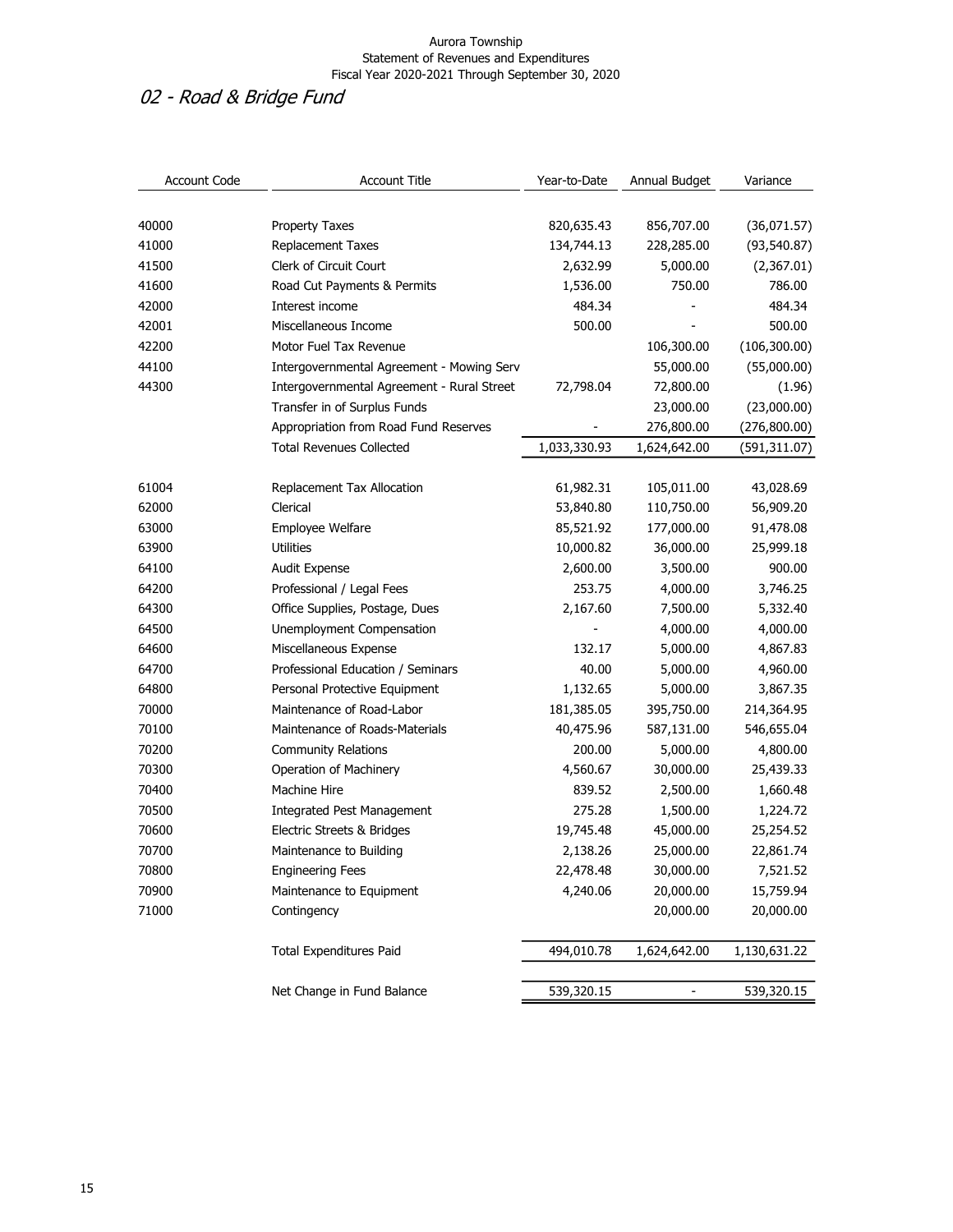### 03 - General Assistance

| <b>Account Code</b> | <b>Account Title</b>                         | Year-to-Date | Annual Budget  | Variance      |
|---------------------|----------------------------------------------|--------------|----------------|---------------|
|                     |                                              |              |                |               |
| 40000               | <b>Property Taxes</b>                        | 199,830.31   | 206,700.00     | (6,869.69)    |
| 44000               | <b>Intergovernmental GA Receipts</b>         |              | 3,500.00       | (3,500.00)    |
| 42000               | Miscellaneous Income                         | 275.40       | 1,500.00       | (1,224.60)    |
|                     | Appropriation from General Asst Fund         |              | 166,400.00     | (166, 400.00) |
|                     | <b>Total Revenues Collected</b>              | 200,105.71   | 378,100.00     | (177, 994.29) |
| 60001               | <b>Grant Expense</b>                         |              | 10,000.00      | 10,000.00     |
| 72000               | <b>Medical Supplies</b>                      |              | 2,000.00       | 2,000.00      |
| 72001               | <b>Hospital Care</b>                         |              | 2,000.00       | 2,000.00      |
| 72100               | <b>Dental Care</b>                           |              | 2,500.00       | 2,500.00      |
| 72200               | Funeral Expense                              | 1,000.00     | 1,000.00       |               |
| 72300               | Rentals                                      | 14,688.00    | 100,000.00     | 85,312.00     |
| 72301               | <b>Pauper Utilities</b>                      | 958.37       | 30,000.00      | 29,041.63     |
| 74901               | <b>Basic Needs</b>                           | 1,575.00     | 30,000.00      | 28,425.00     |
| 75001               | <b>Client Relations &amp; Communications</b> |              | 2,000.00       | 2,000.00      |
| 75002               | <b>Transportation and Moving</b>             |              | 2,500.00       | 2,500.00      |
| 75302               | Counseling / Training Expense                |              | 20,000.00      | 20,000.00     |
| 75400               | <b>Emergency Assistance</b>                  | 3,750.00     | 100,000.00     | 96,250.00     |
| 80000               | <b>Casework Services</b>                     | 26,465.40    | 55,000.00      | 28,534.60     |
| 80200               | Employee Health Insurance                    | 7,357.78     | 15,600.00      | 8,242.22      |
| 80300               | Postage                                      |              | 200.00         | 200.00        |
| 80400               | <b>Office Supplies</b>                       | 254.95       | 300.00         | 45.05         |
| 80900               | <b>Employee Relations</b>                    | 108.12       | 1,000.00       | 891.88        |
| 81000               | Seminar / Education Expense                  | (150.00)     | 1,500.00       | 1,650.00      |
| 61007               | Capital Outlay - Software                    | 2,200.00     | 2,500.00       | 300.00        |
|                     | <b>Total Expenditures Paid</b>               | 58,207.62    | 378,100.00     | 319,892.38    |
|                     | Net Change in Fund Balance                   | 141,898.09   | $\overline{a}$ | 141,898.09    |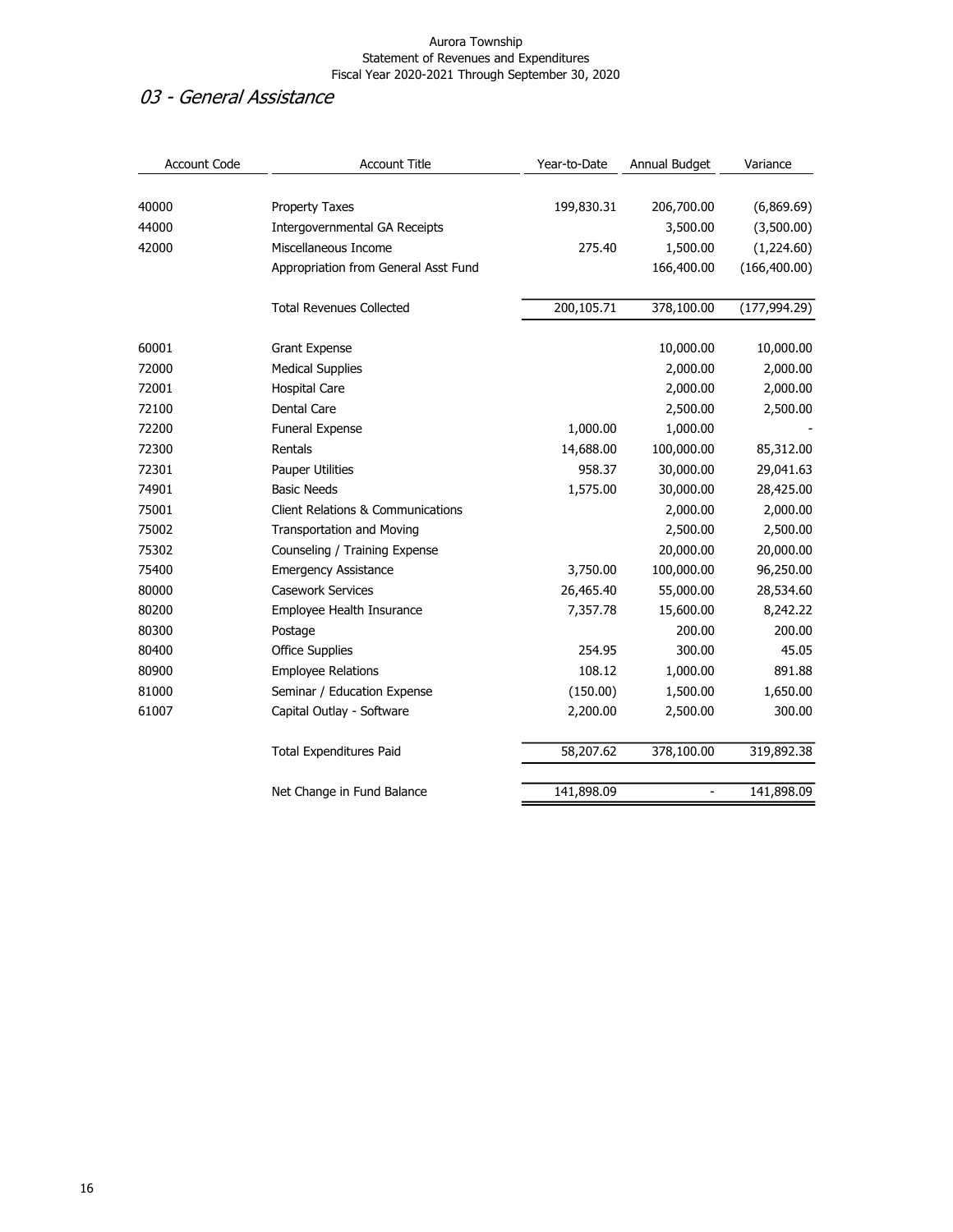### 04 - Mental Health Fund

| Account Code | <b>Account Title</b>                        | Year-to-Date | Annual Budget | Variance     |
|--------------|---------------------------------------------|--------------|---------------|--------------|
|              |                                             |              |               |              |
| 40000        | <b>Property Taxes</b>                       | 1,293,114.09 | 1,337,638.00  | (44, 523.91) |
| 42000        | Interest Income                             |              | 200.00        | (200.00)     |
|              | Appropriation from Mental Health Fund Reser | 1,091.74     | 1,092.00      | (0.26)       |
|              | <b>Total Expenditures Paid</b>              | 1,294,205.83 | 1,338,930.00  | (44, 724.17) |
|              |                                             |              |               |              |
| 82000        | Mental Health Operating Fund                | 1,192,715.42 | 1,338,930.00  | 146,214.58   |
|              | <b>Total Revenues Collected</b>             | 1,192,715.42 | 1,338,930.00  | 146,214.58   |
|              |                                             |              |               |              |
|              | Net Change in Fund Balance                  | 101,490.41   |               | 101.490.41   |
|              |                                             |              |               |              |

### 05 - I.M.R.F. Fund

| Account Code | <b>Account Title</b>                 | Year-to-Date | Annual Budget | Variance      |
|--------------|--------------------------------------|--------------|---------------|---------------|
|              |                                      |              |               |               |
| 40000        | <b>Property Taxes</b>                | 193,366.74   | 200,010.00    | (6,643.26)    |
| 42000        | Interest income                      | 156.88       | 1,000.00      | (843.12)      |
|              | Appropriation from IMRF Fund Reserve |              | 103,496.00    | (103, 496.00) |
|              | Total Revenues Collected             | 193,523.62   | 304,506.00    | (110,982.38)  |
|              |                                      |              |               |               |
| 85100        | IL Munc. Retirement Fund             | 67,044.82    | 304,506.00    | 237,461.18    |
|              | <b>Total Expenditures Paid</b>       | 67,044.82    | 304,506.00    | 237,461.18    |
|              |                                      |              |               |               |
|              |                                      |              |               |               |
|              | Net Change in Fund Balance           | 126,478.80   |               | 126,478.80    |

### 06 - Liability Insurance Fund

| Account Code | <b>Account Title</b>                     | Year-to-Date | Annual Budget | Variance     |
|--------------|------------------------------------------|--------------|---------------|--------------|
| 40000        | <b>Property Taxes</b>                    | 48,331.57    | 62,180.00     | (13,848.43)  |
| 42000        | Interest income                          | 8.80         |               | 8.80         |
| 44400        | <b>TOIRMA Dividend Income</b>            |              |               |              |
|              | Appropriation from Liab Ins Fund Reserve |              | 23,000.00     | (23,000.00)  |
|              | <b>Total Revenues Collected</b>          | 48,340.37    | 85,180.00     | (36, 839.63) |
|              |                                          |              |               |              |
| 10100        | <b>TOIRMA</b>                            | 42,919.00    | 62,180.00     | 19,261.00    |
|              | <b>Total Expenditures Paid</b>           | 42,919.00    | 62,180.00     | 19,261.00    |
|              |                                          |              |               |              |
| 30100        | Surplus Transfer to Road District        |              | 23,000.00     | 23,000.00    |
|              |                                          |              |               |              |
|              | Net Change in Fund Balance               | 5,421.37     |               | 5,421.37     |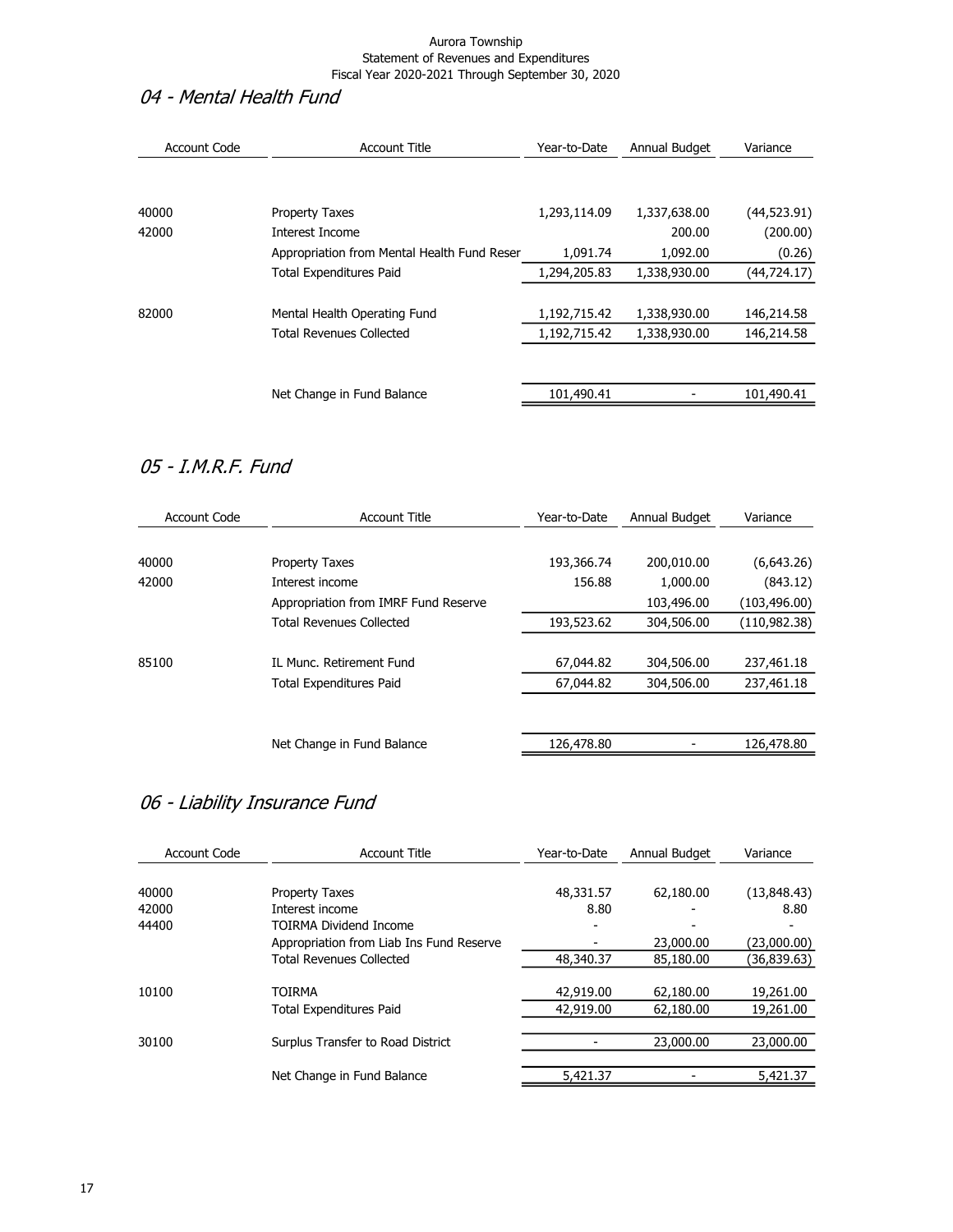# 07 - Equipment Building Fund

| <b>Account Code</b> | <b>Account Title</b>                         | Year-to-Date | Annual Budget | Variance     |
|---------------------|----------------------------------------------|--------------|---------------|--------------|
|                     |                                              |              |               |              |
| 40000               | <b>Property Taxes</b>                        | 157,578.78   | 167,741.00    | (10, 162.22) |
| 42000               | Interest income                              | 104.63       |               | 104.63       |
| 44400               | Miscellaneous Income                         |              |               |              |
|                     | Appropriation from Equip & Bldg Fund Reserve |              | 144,528.00    | (144,528.00) |
|                     | <b>Total Revenues Collected</b>              | 157,683.41   | 312,269.00    | (154,585.59) |
|                     |                                              |              |               |              |
| 00102               | Equip. Purch/Bldg Improvements               | 68,208.17    | 312,269.00    | 244,060.83   |
|                     | <b>Total Expenditures Paid</b>               | 68,208.17    | 312,269.00    | 244,060.83   |
|                     |                                              |              |               |              |
|                     | Net Change in Fund Balance                   | 89,475.24    |               | 89,475.24    |

### 08 - Joint Bridge Fund

| Account Code | <b>Account Title</b>                         | Year-to-Date | Annual Budget | Variance     |
|--------------|----------------------------------------------|--------------|---------------|--------------|
|              |                                              |              |               |              |
| 40000        | Property Taxes                               | 53,162.48    | 65,258.00     | (12,095.52)  |
| 42000        | Interest income                              | 10.37        |               | 10.37        |
|              | Appropriation from Joint Bridge Fund Reserve |              | 7,554.00      | (7,554.00)   |
|              | <b>Total Revenues Collected</b>              | 53,172.85    | 72,812.00     | (19, 639.15) |
| 00101        | Bridge & Drainage Repair                     |              | 72,812.00     | 72,812.00    |
|              | <b>Total Expenditures Paid</b>               |              | 72,812.00     | 72,812.00    |
|              |                                              |              |               |              |
|              | Net Change in Fund Balance                   | 53,172.85    |               | 53,172.85    |

### 09 - Senior Citizens Services Fund

| Account Title                                       | Year-to-Date | Annual Budget | Variance    |
|-----------------------------------------------------|--------------|---------------|-------------|
|                                                     |              |               |             |
| <b>Property Taxes</b>                               | 467,608.35   | 483,701.00    | (16,092.65) |
| Interest Income                                     | 40.90        |               | 40.90       |
| Appropriation from Senior Citizens Services Reserve |              | 6,015.00      | (6,015.00)  |
| <b>Total Revenues Collected</b>                     | 467,649.25   | 489,716.00    | (22,066.75) |
|                                                     |              |               |             |
| Senior Citizens Services                            |              | 489,716.00    | 489,716.00  |
| <b>Total Expenditures Paid</b>                      |              | 489,716.00    | 489,716.00  |
|                                                     |              |               |             |
| Net Change in Fund Balance                          | 467,649.25   |               | 467,649.25  |
|                                                     |              |               |             |